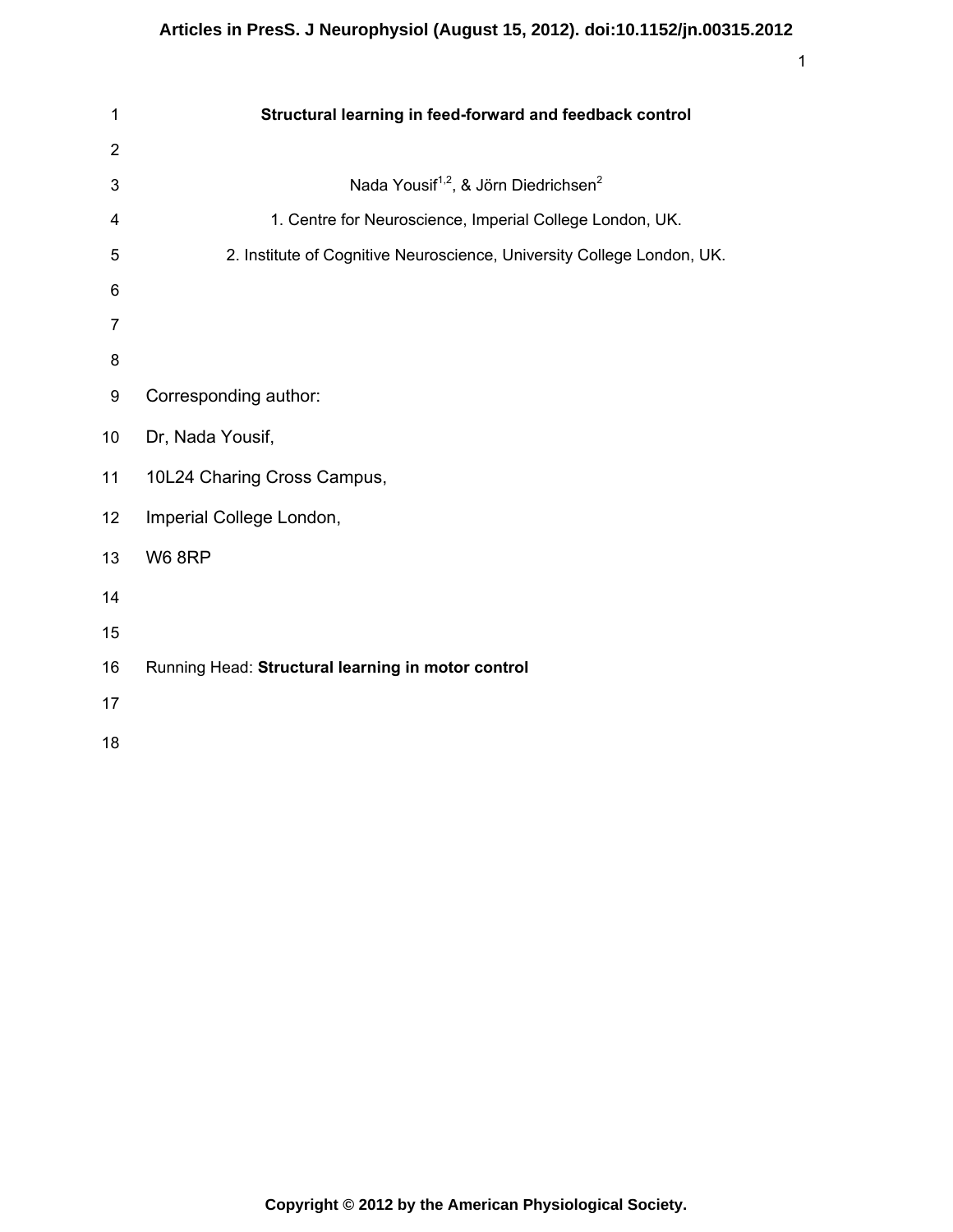#### 19 **Abstract**

21 For smooth and efficient motor control, the brain needs to make fast corrections during the 22 movement to resist possible perturbations. It also needs to adapt subsequent movements to 23 improve future performance. Importantly, both feedback corrections and feed-forward 24 adaptation need to be made based on noisy and often ambiguous sensory data. Therefore, 25 the initial response of the motor system, both for online corrections and adaptive responses, 26 is guided by prior assumptions about the likely structure of perturbations. In the context of 27 correcting and adapting movements perturbed by a force field, we asked whether these 28 priors are hard-wired, or whether they can be modified through repeated exposure to 29 differently shaped force fields. We found that both feedback corrections to unexpected 30 perturbations and feed-forward adaptation to a new force field changed such that they were 31 appropriate to counteract the type of force field that participants had previously experienced. 32 We then investigated whether these changes were driven by a common or by two separate 33 mechanisms. Participants experienced force fields that were either temporally consistent, 34 causing sustained adaptation, or temporally inconsistent, causing little overall adaptation. 35 We found that the consistent force fields modified both feedback and feed-forward 36 responses. In contrast, the inconsistent force field modified the temporal shape of feedback 37 corrections, but not of the feed-forward adaptive response. These results indicate that 38 responses to force perturbations can be modified in a structural manner, and that these 39 modifications are at least partly dissociable for feedback and feed-forward control. 40 41

42 **Key words: R**eaching, feed-forward adaptation, feedback correction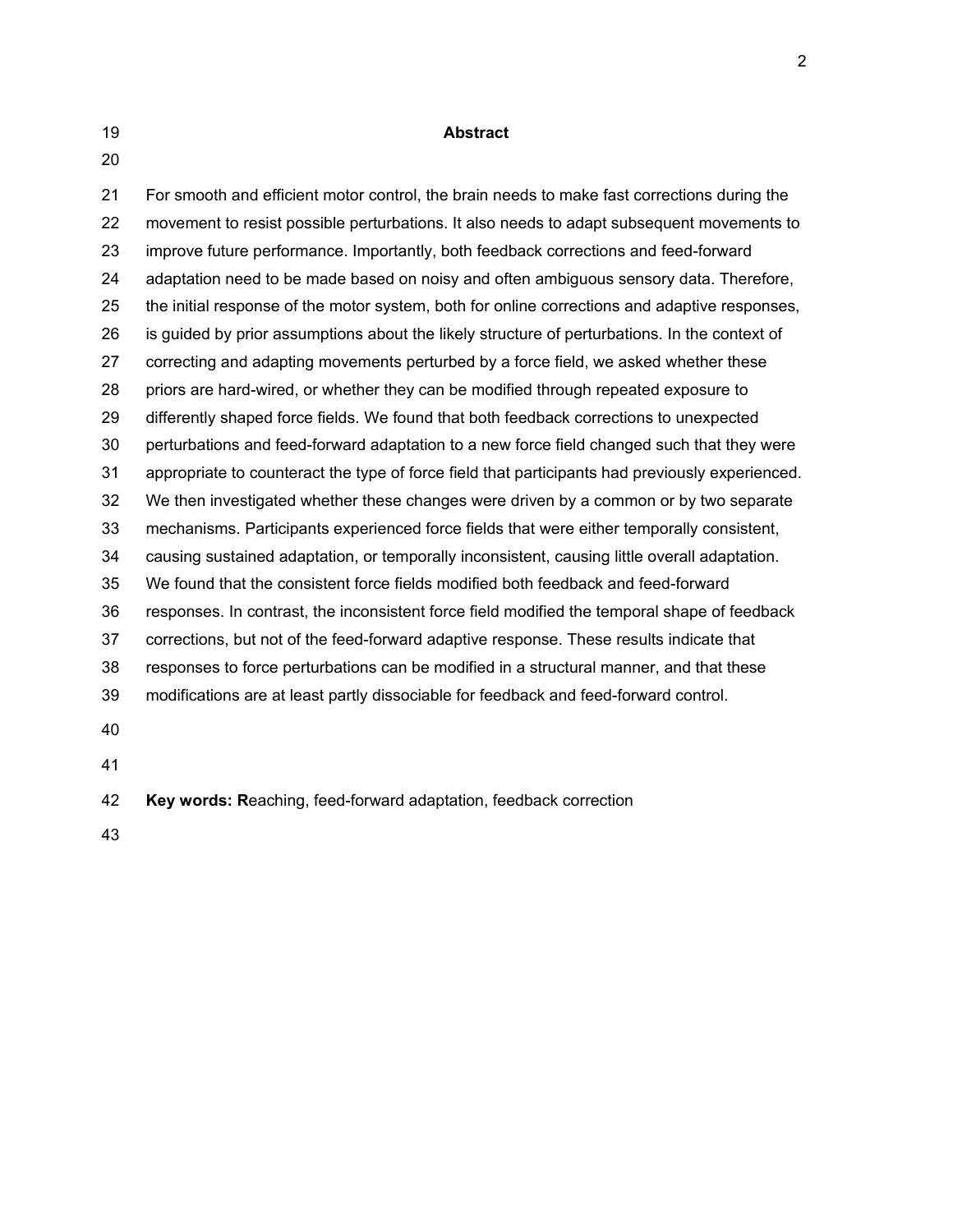44 **Introduction** 

46 The human motor system is capable of dealing with highly unpredictable environments. 47 When a movement misses its target, the brain quickly corrects the ongoing movement 48 (Goodale et al. 1986; Pelisson et al. 1986), and adapts the next motor command to prevent 49 further errors (Donchin et al. 2003). Because sensory feedback is very noisy, the motor 50 system has to rely on structural assumptions (Wolpert et al. 2011) about the nature of the 51 perturbation. These assumptions result in a good first guess of how to respond, even in the 52 absence of detailed information about the perturbation.

53 Structural assumptions become visible, for example when adapting to state-54 dependent forces that occur during reaching (Shadmehr and Mussa-Ivaldi 1994). In a series 55 of elegant studies, Sing et al. (2009; see also Wei et al. 2010) perturbed reaches with either 56 velocity- or position-dependent forces that pushed the arm orthogonally to the actual 57 movement direction. After a single force field trial, they found that the temporal shape of the 58 adaptive response was a mixture of positively correlated velocity- and position-dependent 59 forces, even for purely velocity or position-dependent force fields. This tendency can be 60 understood as arising from the structural assumption that forces with velocity- and position-61 dependence acting in the same direction are more likely than forces in which the two are 62 negatively correlated (Fig. 1).

63 However, it has not yet been shown whether these assumptions are hard wired or 64 can be modified by prior experience. We first hypothesized that these structural assumptions 65 during adaptation can be modified by exposing participants to a specific temporal shape of 66 perturbation. For example, through repeated exposure to position-dependent force fields, we 67 should be able to increase the propensity of the system to adapt to position-dependent 68 forces. This would imply that structural assumptions are not hardwired (Sing et al. 2009), but 69 are malleable by environmental dynamics. Structural learning has been demonstrated for 70 adaptation to visuo-motor mappings (Braun et al. 2009b; 2010a), and recently also for force 71 fields acting in different spatial directions (Kobak and Mehring 2012). Here we test for the 72 first time the mechanisms of structural learning of different temporal shapes of dynamic 73 perturbations.

74 Given that the feed-forward adaptive response can be structurally modified, we then 75 asked whether structural learning also influences feedback mechanisms within the 76 movement. Previous studies have shown that feedback gains can be modulated in size 77 (Franklin and Wolpert 2008; Liu and Todorov 2007) and spatial direction (Braun et al. 78 2009b). We examine here whether such modification can also occur in the temporal shape 79 of the response. Finally, having shown that structural learning occurs in both feed-forward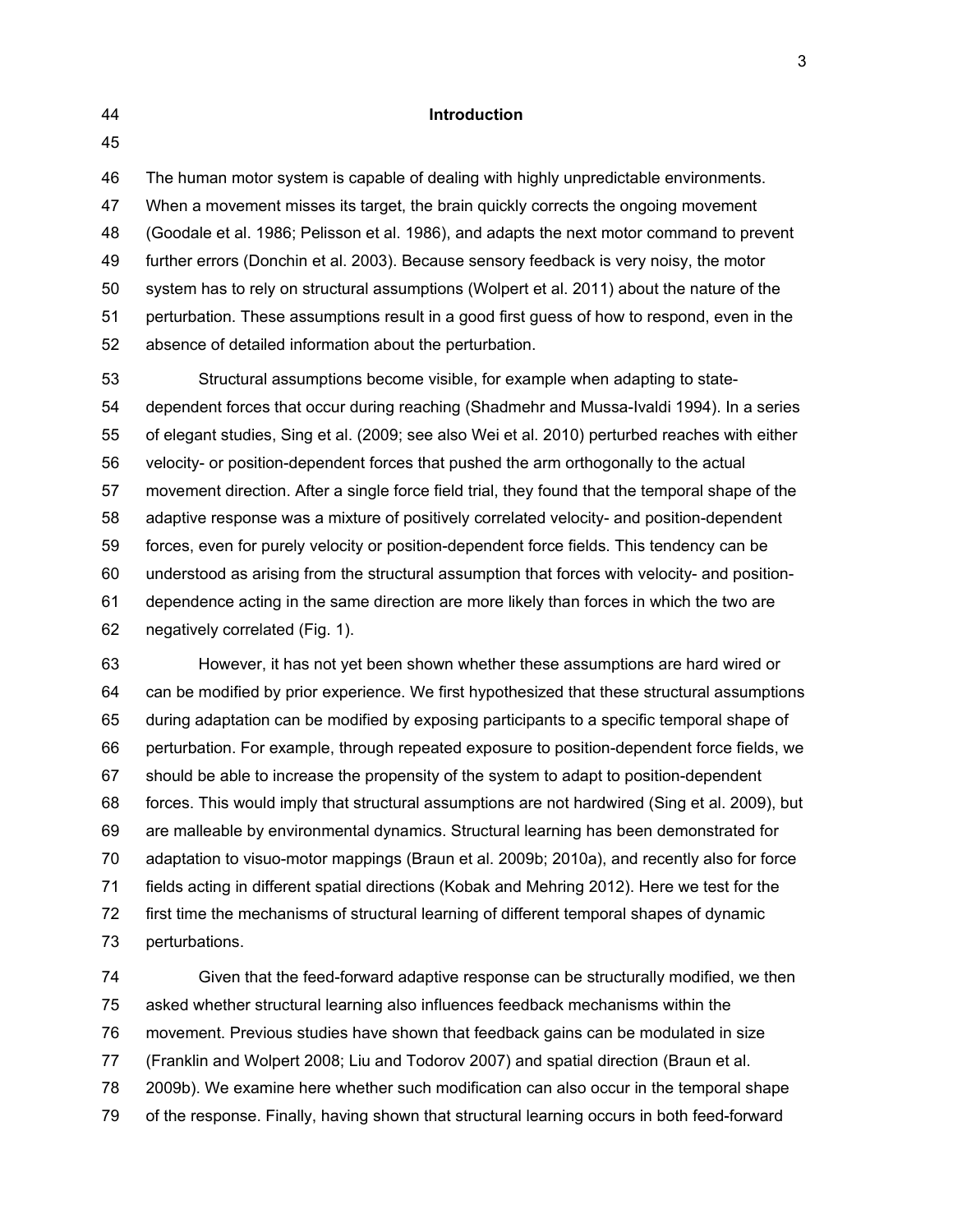- 80 adaptation and feedback mechanisms, we considered whether this is caused by a single
- 81 representational change, or whether they are dissociable. We exploited the fact that feed-
- 82 forward and feedback mechanisms are differentially affected by the temporal characteristics
- 83 of perturbations across trials (Castro 2008). We show that temporally consistent forces,
- 84 which lead to adaptation, modulate both feed-forward and feedback responses. However,
- 85 forces that vary randomly trial-by-trial and do not lead to adaptation, modify feedback but not
- 86 feed-forward responses. This demonstrates for the first time that structural learning in feed-
- 87 forward commands and feedback adaptation are driven by distinct signals.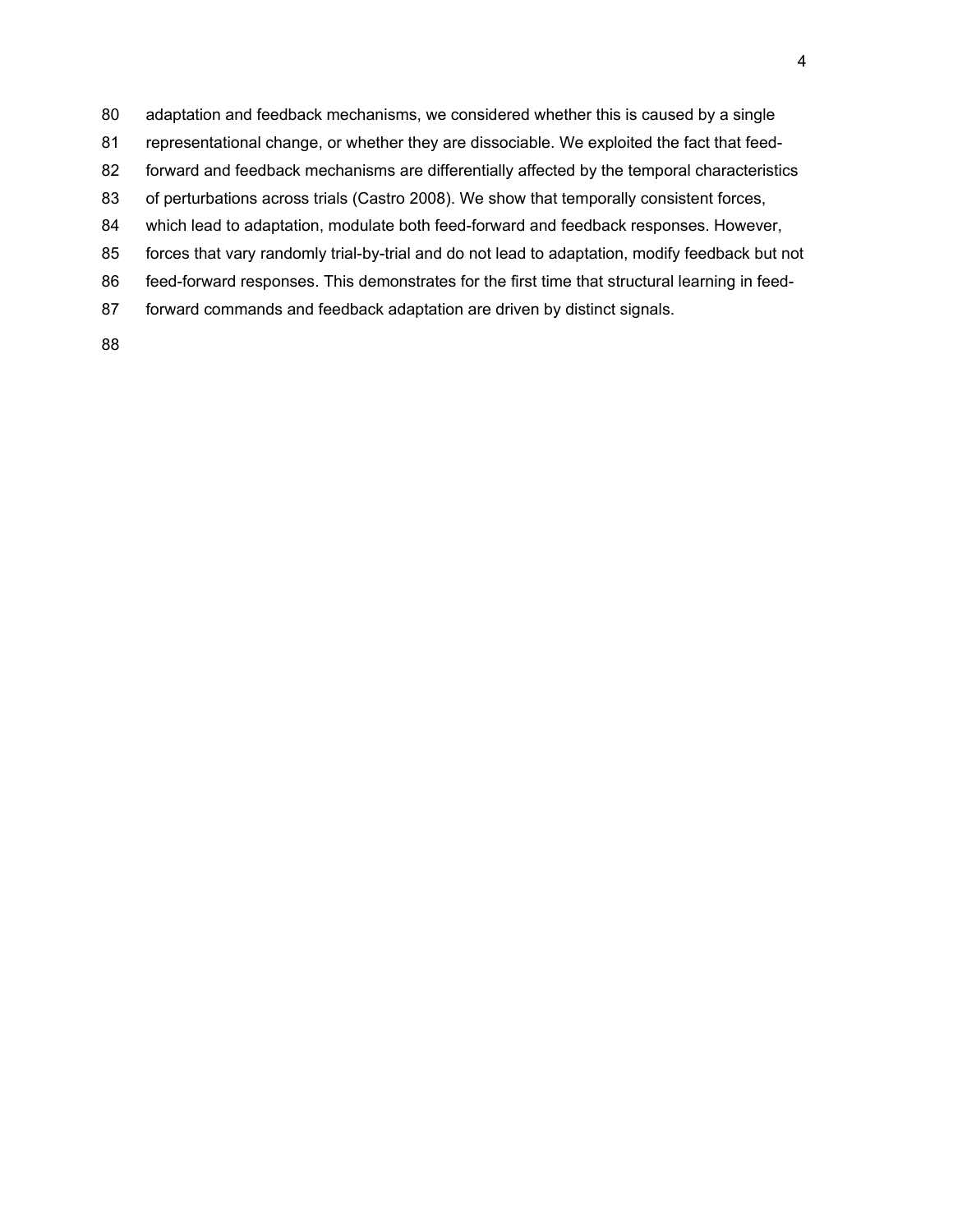#### 89 **Materials and Methods**

90

# 91 **Participants**

92 All participants were self-described right-handed volunteers (18 male, 18 female, mean age 93 25 years), 12 of which participated in Experiment 1 (5 male, mean age 25), 12 in experiment 94 2 (5 male, mean age 25), and 12 in experiment 3 (8 male, mean age 26). No participant from 95 one experiment took part in either of the other two experiments. Experimental and consent 96 procedures were approved by the University College London ethics committee.

# 97 **General method**

98 Participants sat in front of a virtual-environmental setup, with their head on a forehead rest. 99 They made 15cm reaching movements to a single target with their right hand while holding 100 onto a robotic device. This device recorded the position of the hand with a sampling 101 frequency of 200Hz. A monitor displayed a white square (0.5cmx0.5cm) indicating the start 102 position, and a white 1cm-wide target square. The screen was viewed over a mirror, such 103 that participants did not have direct vision of their arm, but received continuous and 104 calibrated visual feedback of their hand position via a 0.3cm diameter white cursor circle.

105 To start a trial, participants moved the cursor into the start box. When the target 106 appeared 15cm from the start position, participants were instructed to move the cursor to the 107 target in the straight-ahead direction. Movements had to have a peak speed between 108 55cm/s and 80cm/s. Furthermore the movement needed to stop within 800ms at a distance 109 of less than 0.65cm from the centre of the target. If all these criteria were met, the target 110 turned red and exploded, and participants scored a point. If the movement was not fast 111 enough or was not completed within 800ms, the target turned blue or pink; if participants 112 moved too fast, the target turned yellow; if participants moved at the right speed but stopped 113 the movement too far from the target, the target turned green. However, all trials were 114 included in the analysis, and only trials where participants moved less than half the distance 115 to the target, or showed a large deviation (>80°) in the initial movement direction were 116 excluded. In experiment 2 we excluded the data from one participant whose baseline (pre-117 exposure) channel responses were very small and went in the opposite direction in 118 coefficient space to the rest of the subjects. In experiment 3 we excluded the data from one 119 participant who had less than <60% valid trials, compared with >90% for the remaining 120 subjects.

121 During parts of the experiment, participants were exposed to a dynamic force field, 122 exerted orthogonally to the actual movement direction. The force [N] could depend either on 123 the position of the hand [in cm, relative to the start], the velocity [cm/s], or both (Fig. 2A).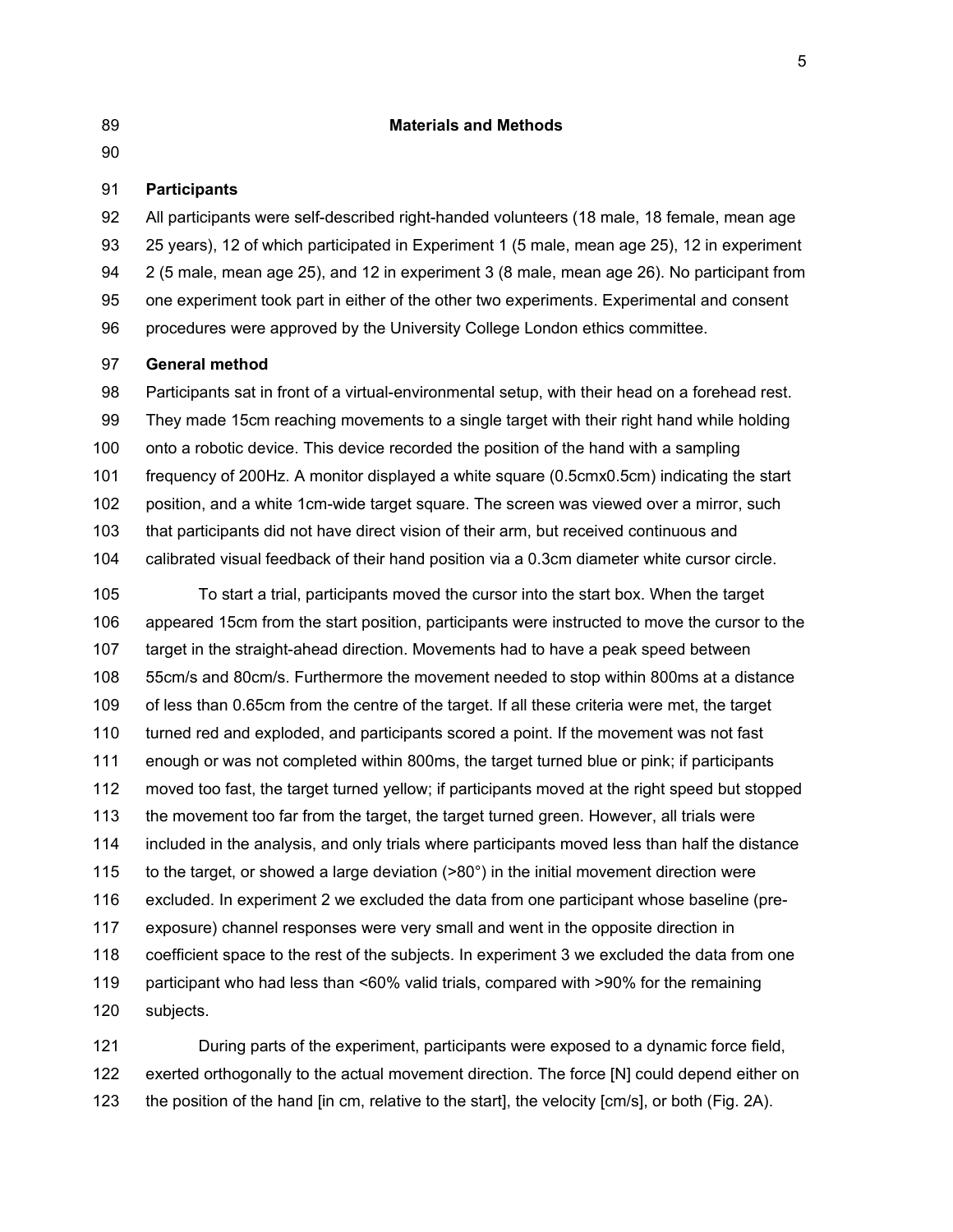$$
(\mathcal{M}_\mathcal{A},\mathcal{M}_\mathcal{A},\mathcal{M}_\mathcal{A},\mathcal{M}_\mathcal{A},\mathcal{M}_\mathcal{A},\mathcal{M}_\mathcal{A},\mathcal{M}_\mathcal{A},\mathcal{M}_\mathcal{A},\mathcal{M}_\mathcal{A},\mathcal{M}_\mathcal{A},\mathcal{M}_\mathcal{A},\mathcal{M}_\mathcal{A},\mathcal{M}_\mathcal{A},\mathcal{M}_\mathcal{A},\mathcal{M}_\mathcal{A},\mathcal{M}_\mathcal{A},\mathcal{M}_\mathcal{A},\mathcal{M}_\mathcal{A},\mathcal{M}_\mathcal{A},\mathcal{M}_\mathcal{A},\mathcal{M}_\mathcal{A},\mathcal{M}_\mathcal{A},\mathcal{M}_\mathcal{A},\mathcal{M}_\mathcal{A},\mathcal{M}_\mathcal{A},\mathcal{M}_\mathcal{A},\mathcal{M}_\mathcal{A},\mathcal{M}_\mathcal{A},\mathcal{M}_\mathcal{A},\mathcal{M}_\mathcal{A},\mathcal{M}_\mathcal{A},\mathcal{M}_\mathcal{A},\mathcal{M}_\mathcal{A},\mathcal{M}_\mathcal{A},\mathcal{M}_\mathcal{A},\mathcal{M}_\mathcal{A},\mathcal{M}_\mathcal{A},\mathcal{M}_\mathcal{A},\mathcal{M}_\mathcal{A},\mathcal{M}_\mathcal{A},\mathcal{M}_\mathcal{A},\mathcal{M}_\mathcal{A},\mathcal{M}_\mathcal{A},\mathcal{M}_\mathcal{A},\mathcal{M}_\mathcal{A},\mathcal{M}_\mathcal{A},\mathcal{M}_\mathcal{A},\mathcal{M}_\mathcal{A},\mathcal{M}_\mathcal{A},\mathcal{M}_\mathcal{A},\mathcal{M}_\mathcal{A},\mathcal{M}_\mathcal{A},\mathcal{M}_\mathcal{A},\mathcal{M}_\mathcal{A},\mathcal{M}_\mathcal{A},\mathcal{M}_\mathcal{A},\mathcal{M}_\mathcal{A},\mathcal{M}_\mathcal{A},\mathcal{M}_\mathcal{A},\mathcal{M}_\mathcal{A},\mathcal{M}_\mathcal{A},\mathcal{M}_\mathcal{A},\mathcal{M}_\mathcal{A},\mathcal
$$

$$
\begin{bmatrix} Force_x \\ Force_y \end{bmatrix} = C_p * s_1 * \begin{bmatrix} 0 & 1 \\ 0 & 0 \end{bmatrix} * \begin{bmatrix} Position_x \\ Position_y \end{bmatrix} + C_v * s_2 * \begin{bmatrix} 0 & 1 \\ -1 & 0 \end{bmatrix} * \begin{bmatrix} Velocity_x \\ Velocity_y \end{bmatrix}
$$

125 The position-dependent force field  $(C_P=t1, C_V=0)$  pushed the hand either to the left or the 126 right and increased monotonically from the start of the movement (Fig. 2A). The velocity-127 dependent force field  $(C_P=0, C_V=±1)$  acted either in a clockwise or counter clockwise 128 direction relative to the movement direction and reached its highest force at peak velocity. A 129 positive combination force field ( $C_P$ =±0.5,  $C_V$ =±0.5) was simply a linear mixture of a velocity 130 and position-dependent force field acting in the same direction (positively correlated). We 131 chose the coefficients  $s_1$  (0.225N/cm) and  $s_2$  (0.075N/cm), to achieve a peak force of ~4N on 132 force field trials.

133 To probe the state of the adaptation response, we used force-channel trials 134 throughout the three experiments. During these trials, the robot applied a spring-like force in 135 the x-direction (6000 N/m), which forced the hand onto a  $0^\circ$  trajectory from the starting 136 position. The force in the y-direction was always zero. To reduce vibration, we also applied a 137 small viscous damping force (75 Ns/m). If participants expected to be pushed by a force 138 field, they would exert a compensatory force into the wall of the channel during the 139 movement. Therefore, the force produced in a channel is commonly thought to be a valid 140 readout of the feed-forward motor command (Joiner and Smith 2008; Scheidt et al. 2000; 141 Smith et al. 2006).

142 We also used force channels to probe the feedback responses. On such trials we 143 presented a target to the right or left of the midline  $(\pm 14^{\circ})$  and constrained the hand to a 0° 144 trajectory, while the cursor was rotated to move directly to the target. To prevent participants 145 from anticipating these force channels, we also added trials with targets to the left and right 146 of the midline, but without force channels (proportion of channel to non-channel trials are 147 outlined for each experiment below). Consequently, on trials without force channels, 148 participants moved straight to these targets. On trials with force channels, they exerted a 149 reactive force against the channel to resist the unexpected positional perturbation that 150 pushed their hand away from the target. Because we considered the whole response from 151 the beginning to the end of the movement, the response is determined by the stiffness of the 152 arm (Burdet et al. 2000), fast- and long-latency reflexes, and a voluntary feedback response 153 (Hammond 1956). We chose this particular way of introducing a positional perturbation 154 (rather than presenting the target straight and tilting the channel), such that the arm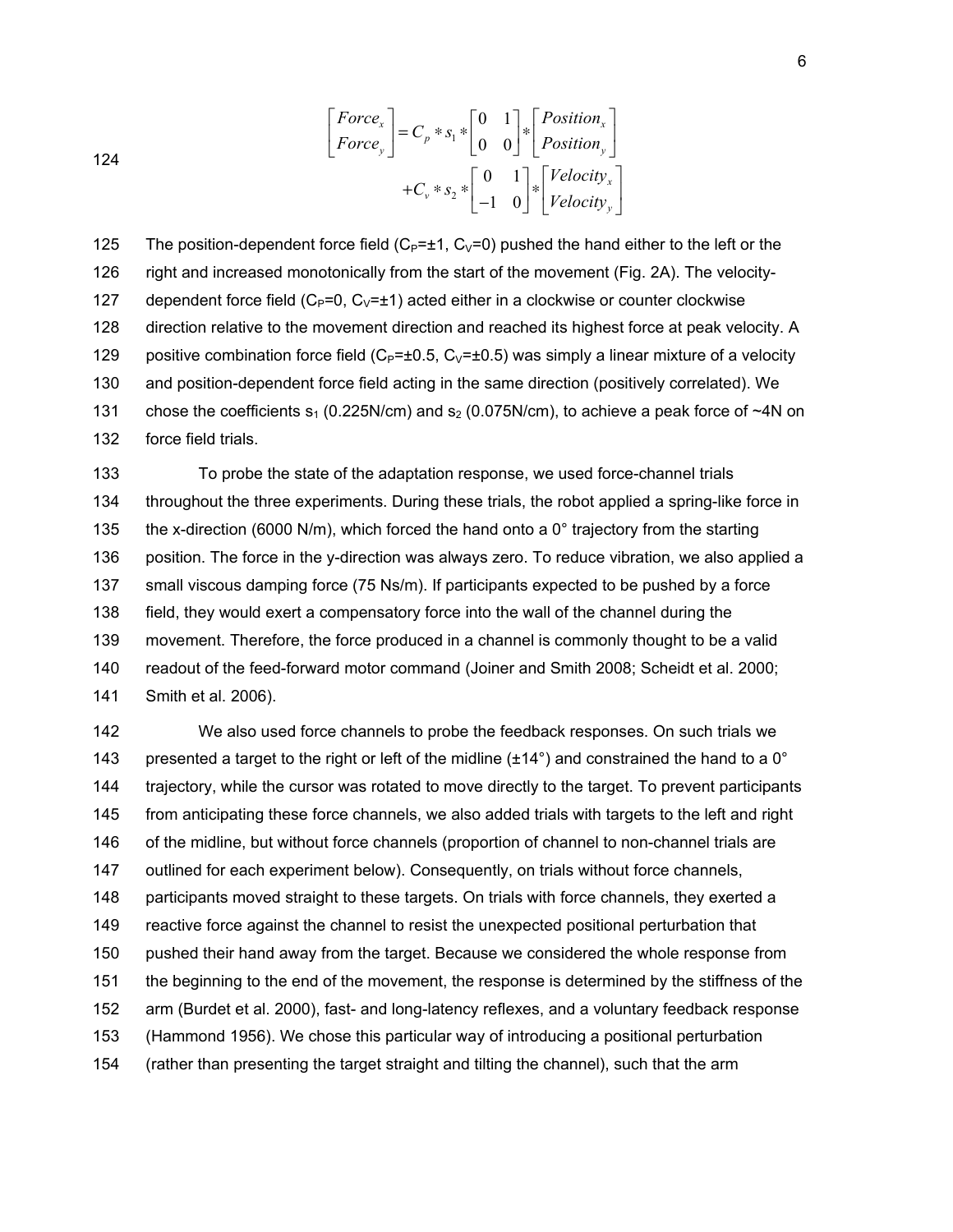155 movements for testing feed-forward and feedback control were physically identical

156 throughout the three experiments.

157

## 158 **Experiment 1**

159 In the first experiment we tested the hypothesis that the exposure to a position- or a velocity-160 dependent force field would change the adaptation of the feed-forward command to a 161 positive combination force field. We tested participants on two separate days. Half the 162 participants were exposed to a velocity-dependent force field on the first and a position-163 dependent force field on the second. For the other half of the participants this sequence was 164 reversed.

165 Each day started with practice blocks that did not include force fields. On the first day 166 there were two practice blocks and, on the second day there was a single practice block. 167 This was followed by the pre-test to determine a baseline of how participants adapted to a 168 combination force field. During this pre-test, participants carried out six short blocks 169 consisting of 23 trials each (Fig. 2B). Each of these short adaptation blocks started with a 170 channel trial to probe the state of the arm. In the next 10 trials the participants learned to 171 adapt to a combination force field, within which three trials were force channels. The trial 172 then ended with 13 null trials containing two further channel trials. The force field alternated 173 in direction between adaptation blocks. During the pre-test and post-test phases, where the 174 subjects adapted to the combination force field, participants received visual feedback via a 175 cursor on all trials. The sign of the combination force field alternated between clockwise and 176 counter-clockwise during these six pre-test blocks.

177 To induce structural learning, participants were then exposed to short adaptation 178 blocks, in which they adapted either to a velocity- or position-dependent force field (on 179 separate days, Fig. 2B). During this exposure phase, participants were not given visual 180 feedback during the movement, such that we could ensure that structural learning was 181 caused by proprioceptive information, rather than by the observation of a certain visual 182 trajectory. Each block consisted of 30 trials; the first trial was a channel trial, followed by 16 183 trials of the combination force field, of which four were channel trials. Finally, the block 184 ended with 13 null trials of which two were channel trials. Again, the force field alternated in 185 direction between blocks. To allow for re-calibration of the visuo-motor mapping, we 186 provided visual feedback after the end of the movement and on the way back to the starting 187 position.

188 Finally, the post-test consisted of six blocks of the combination force field (see pre-189 test). To ensure that the effects of the exposure phase would not be washed out too quickly,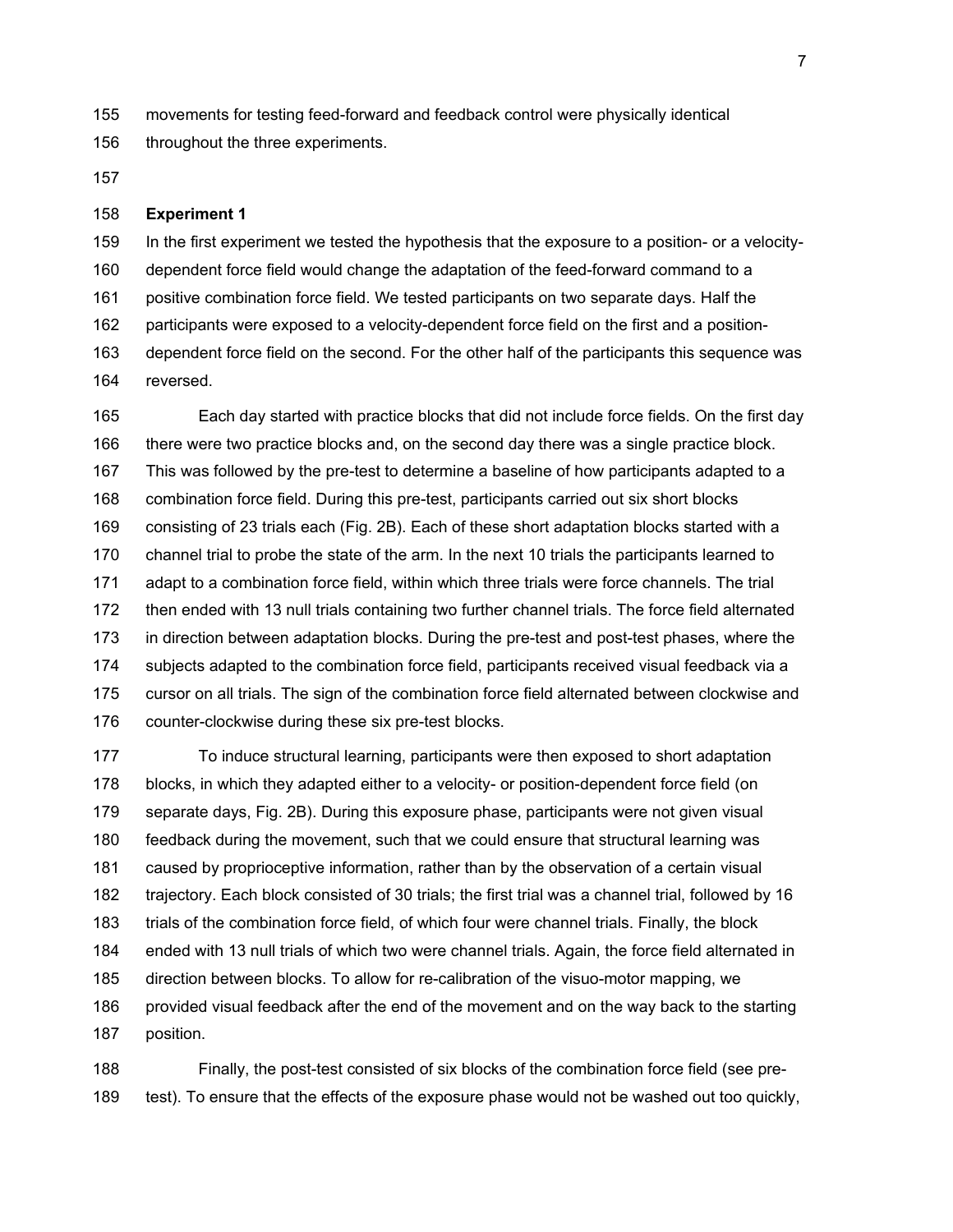190 we alternated the combination force fields with blocks of the force field participants had 191 experienced in the exposure phase (velocity- or position-dependent force field). The blocks 192 were identical to those in the previous phases of the experiment and were counterbalanced 193 for direction. That is, a clockwise combination force field was equally often preceded by a 194 clockwise as by a counter-clockwise position/velocity-dependent force field. This allowed us 195 to distinguish the contribution of structural learning (which should be identical for the two 196 directions) and savings for a certain direction (which should only be present if the direction of 197 the immediately preceding force field was identical to the following one).

#### 198 *Experiment 2*

199 In Experiment 2 we tested the idea that structural learning would not only change the 200 adaptation of feed-forward commands, but also feedback control. For this we used exactly 201 the same exposure procedure as in Experiment 1 with repeated adaptation to a position- or 202 velocity-dependent force field (on separate days). However, in the pre- and post-test instead 203 of probing the adaptation to a combination force field, we presented targets either  $\pm 7^{\circ}$  or 204  $\pm$ 14° from straight-ahead (0°). A third of the trials at each angle were randomly chosen as 205 channel trials, during which the hand was forced to deviate from the intended movement 206 direction. This meant that subjects could not change their feed-forward command in 207 expectation that they may get a channel. The reaction force against the channel could be 208 taken as a measurement of the feedback corrective response to the perturbation. During 209 these trials, the visual cursor feedback was rotated around the start position so that it moved 210 directly to the presented target. To allow for a strong comparison, the direction of the targets 211 were chosen so that the force response would match the channel force that participants 212 exerted when adapting (and de-adapting) to the combination force field in Experiment 1. 213 Specifically, we chose 7° targets to produce a compensatory force which would match the 214 magnitude of the force produced in the third channel trial of Experiment 1, and 14° targets to 215 match the fourth channel trial in Experiment 1.

#### 216 **Experiment 3**

217 In Experiment 3, we tested whether the structural learning observed in the first two 218 experiments resulted from the same or from different mechanisms. We utilised the fact that 219 the temporal consistency of a force field during the exposure phase influences the strength 220 of the adaptive response to a later perturbation (Castro 2008). We hypothesised that 221 adaptation to a temporally consistent force field would lead to structural learning in feed-222 forward adaptation. In contrast, a temporally inconsistent force field leads to large movement 223 error but to small adaptive changes, as it is continually changing. This force field should 224 therefore preferentially modulate the feedback response.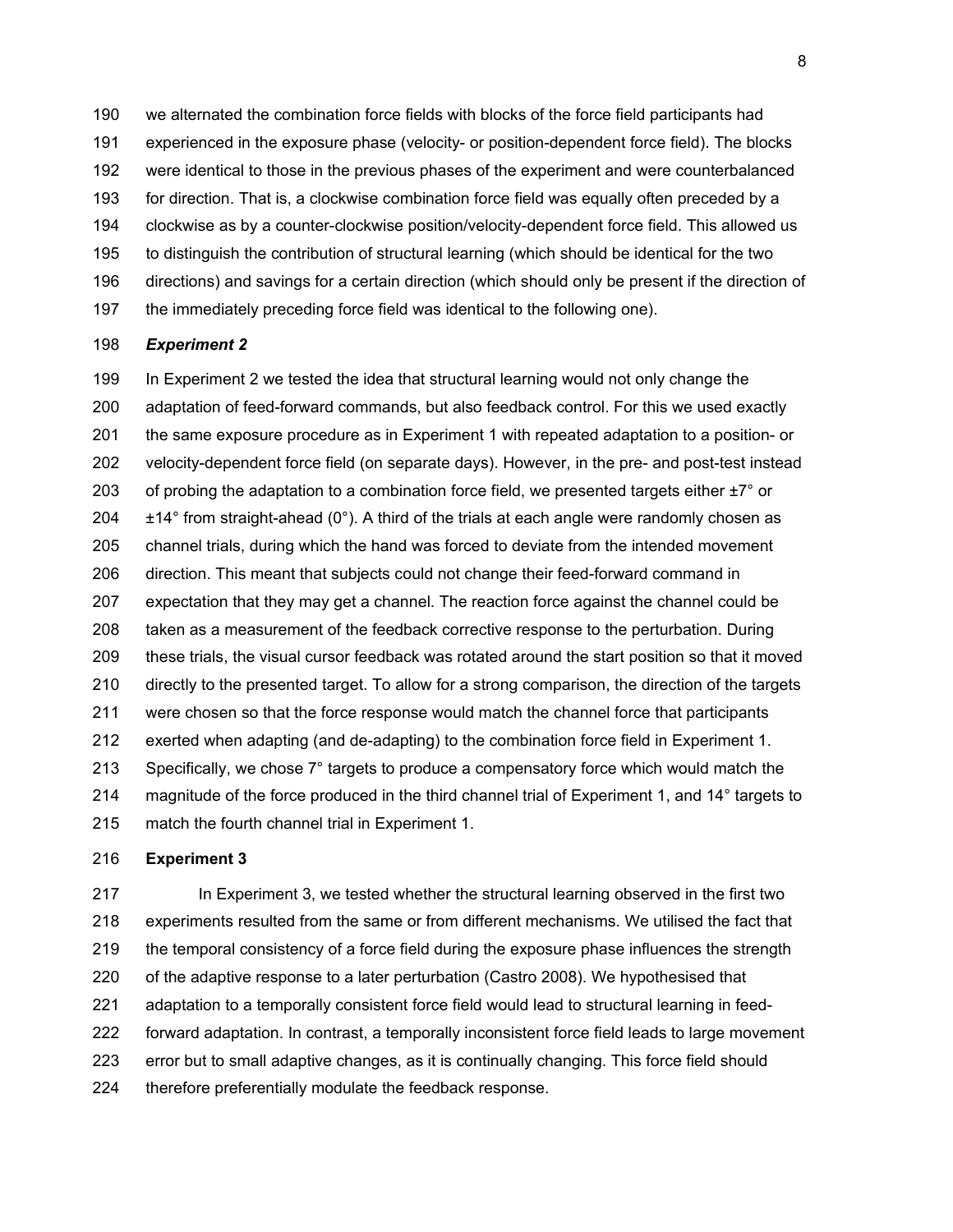225 We used a similar design as in the previous experiments. In Experiment 3, however, 226 we exposed participants only to position-dependent force fields, which could either be 227 consistent or inconsistent. In one session participants experienced a consistent force field. 228 During each of these exposure blocks (Fig. 6A), participants performed 25 trials in the 229 following order: 1 null, 1 channel, 12 force field, 1 channel, and 10 null. The direction of the 230 force field again alternated between blocks. In the other session, participants were exposed 231 to an inconsistent force field. We used exactly the same numbers of null, channel and force 232 field (to the left and right) trials, but randomized the sequence of the trials, until the 233 correlation of the force field direction of neighbouring trials was below -0.3 (Castro 2008). 234 This resulted in an effective lag-1 correlation of -0.37 for the inconsistent, compared to 0.8 235 for the consistent force field blocks (Fig. 6A). The sequence of the consistent and 236 inconsistent session was counterbalanced across participants.

237 In the pre- and post test we tested both feed-forward adaptation to a combination 238 force field, as well as the feedback response to randomly presented  $0^\circ$  channels when 239 reaching to tilted targets. Hence the six pre-test blocks consisted of 24 trials, with 12 for the 240 adaptation to the combination force field and 12 for reaching to tilted targets. The 12 trials of 241 the adaptation to the combination force field were made up of: 1 null, 1 channel, 1 force field, 242 1 channel, 2 force fields, 1 channel and finally 5 null trials. In the remaining 12 trials, targets 243 were randomly presented at 0 $^{\circ}$  (four trials),  $\pm 7^{\circ}$  (four trials) or  $\pm 14^{\circ}$  (four trials) from straight-244 ahead. For 25% randomly selected trials of each of these conditions, the hand movement 245 was constrained by a  $0^{\circ}$  channel (as in Experiment 2). We counterbalanced the order of 246 these combined blocks, such that half of the subjects performed blocks for testing the feed-247 forward adaptation before blocks for testing the feedback response, with the sequence 248 reversed for the other half. In the post-test phase, we alternated the pure force field and the 249 combination force field/tilted channel blocks following the same pattern as in the previous 250 two experiments.

251 **Analysis** 

252 For all three experiments we were primarily interested in the force with which participants 253 pressed into the force channel. To quantify the strength and time course of the force 254 responses, we regressed the x-force  $(F_X)$  of each individual trial from 300ms before 255 movement start until movement end against the y-position  $(P_Y)$  and the y-velocity  $(V_Y)$  of the 256 same trial:

$$
F_x - \overline{F} = b_1 s_1 P_y + b_2 s_2 V_y + \varepsilon
$$

258 Before the regression we subtracted a common baseline  $(F)$  from each trial, which was 259 calculated from the average force profile of the channel trials where the target was at  $0^{\circ}$  and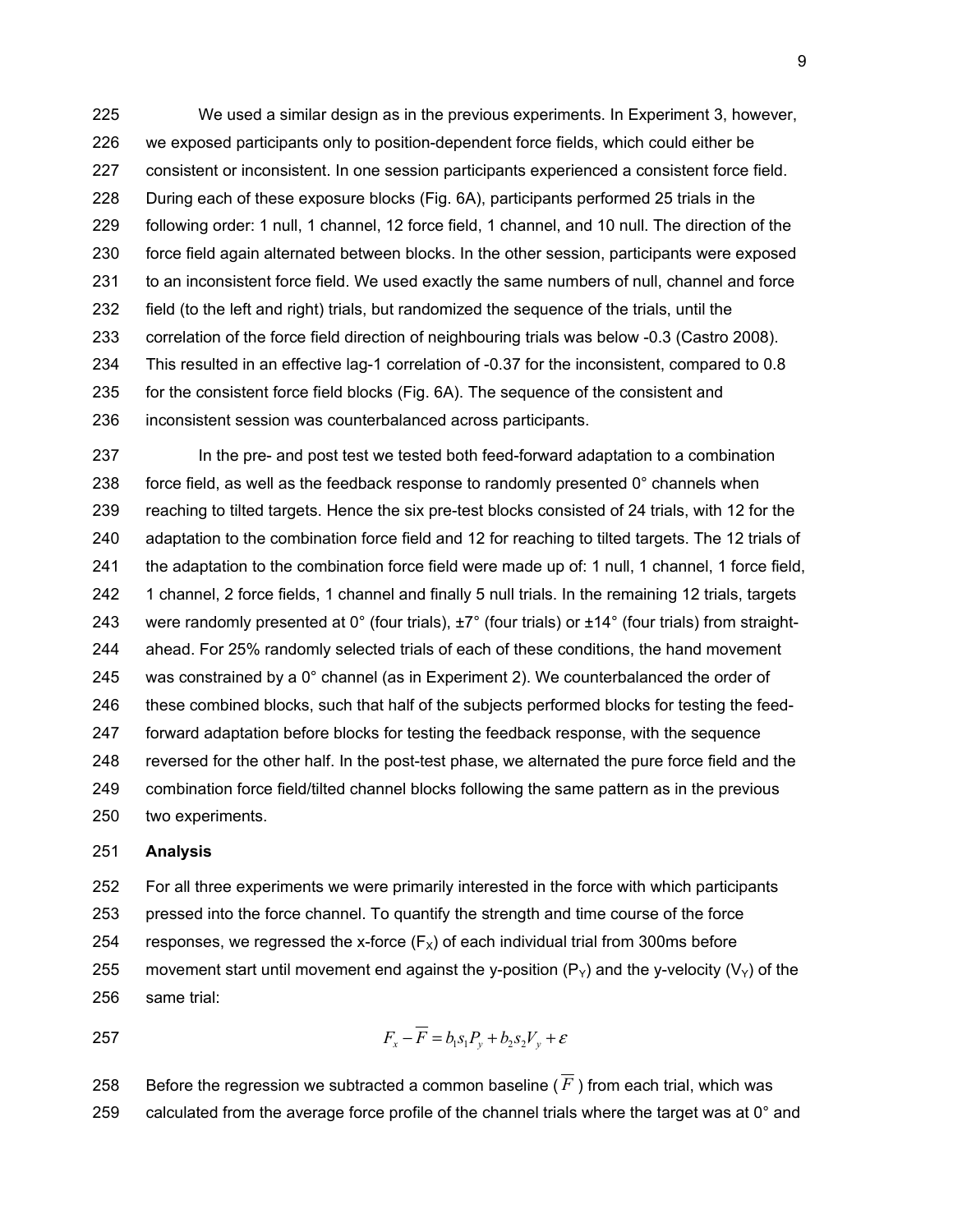260 the channel forced the hand on a  $0^\circ$  trajectory. These trials came from the practice blocks, 261 the pre-exposure channels for the tilted target experiments, and the pre-adaptation and post 262 washout channels in the combination force field experiments. The position and velocity 263 traces were scaled by factors  $s_1$  (0.225N/cm) and  $s_2$  (0.075N/cm) to convert them into units 264 of force. This multiple regression model therefore did not contain an intercept. The velocity 265 and position traces were scaled, such that the two resultant regression coefficients ( $b_1$  and  $266$  b<sub>2</sub>) expressed the adaptation relative to the strength of the position and velocity-dependent 267 force fields. Therefore a regression coefficient of 1 indicates a force that is exactly equal and 268 opposite to the imposed force field, i.e. it implies that the system fully adapted to the force 269 field. As there was no significant difference between the left and right acting force fields, we 270 sign-reversed the regression coefficients for leftward force fields and then averaged over the 271 left/right trials of the same condition. These regression coefficients are plotted throughout the 272 paper in (position, velocity) coefficient space. The origin represents no adaptive response, 273 full adaptation to the pure velocity or position-dependent force fields would be evidenced by 274 position/velocity regression coefficients of (0,1) and (1,0), while full adaptation to the 275 combination force field would correspond to regression coefficients of (0.5, 0.5). In polar 276 coordinates, the radius of the point defined by the regression coefficients indicates the size 277 of the response, whereas the angle determines the balance between position- and velocity-278 dependent components. We quantified changes from pre- to post-test by calculating the 279 difference in the angles. This was done for the 3 $<sup>rd</sup>$  and 4<sup>th</sup> channel trials in experiment 1, both</sup> 280  $-7^{\circ}$  and 14 $^{\circ}$  channels in experiment 2, and the  $3^{\text{rd}}$  channel trial for the feed-forward case and 281 7° targets for the feedback case in experiment 3.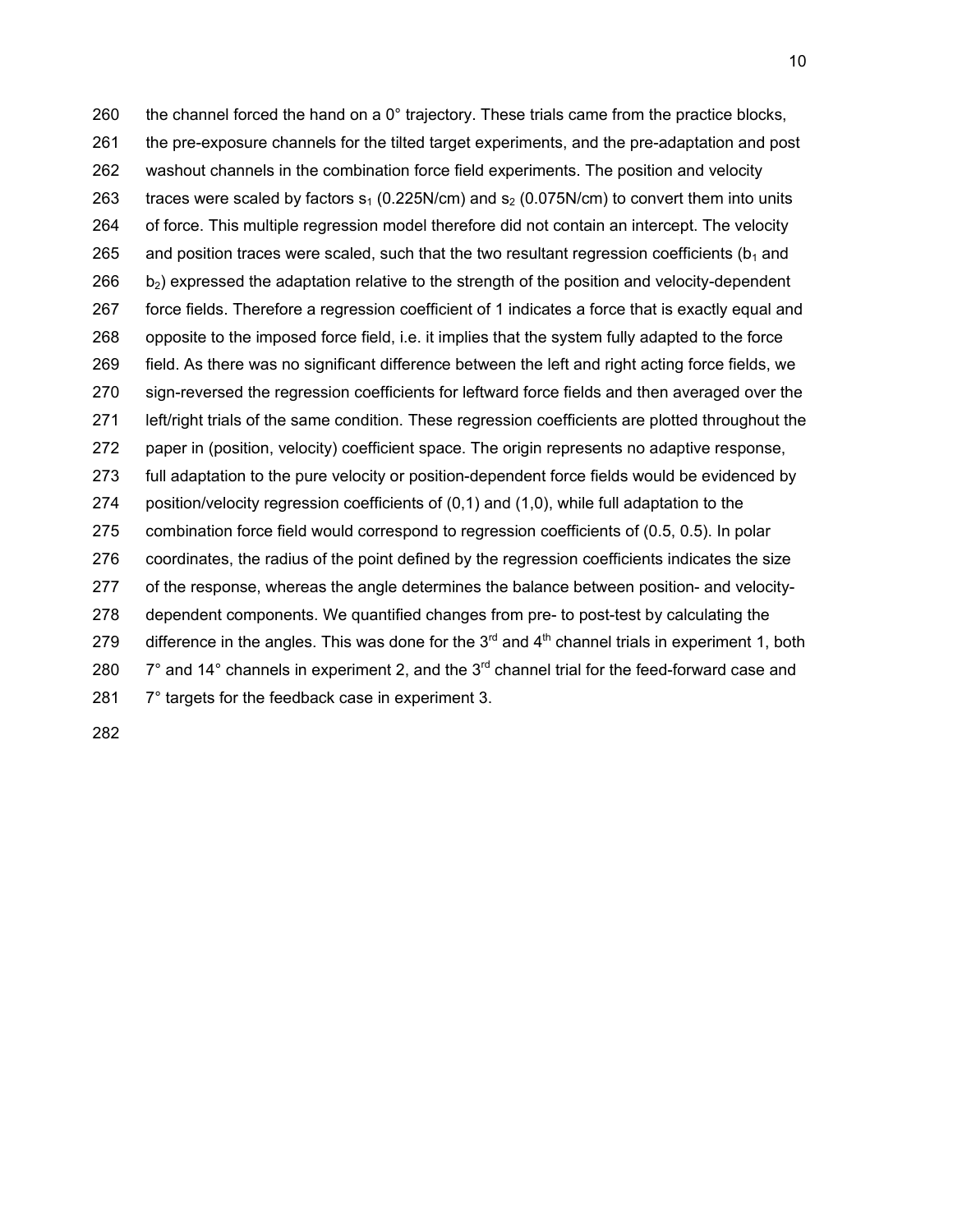#### 283 **Results**

## 285 **Structural learning of feed-forward motor commands**

286 In the first experiment we tested whether repeated exposure to a position- or velocity-287 dependent force field modulates the internal structural assumption that the motor system has 288 about the forces acting on the arm during a perturbation. This hypothesis makes two 289 predictions: First, repeated adaptation to a single type of force field (position- or velocity-290 dependent) should allow participants to adapt faster and more directly to the same type of 291 force field. Secondly, we predicted that the exposure should bias the adaption to a different 292 type of force field (combination between position- and velocity dependent) towards the 293 temporal shape of the field experienced in the exposure phase.

294 To test the first prediction, we examined the structural learning in the adaptation to 295 the exposure force field. For this analysis, we pooled the data from the adaptation phases 296 across Experiment 1 and 2 (n = 23). The force traces were regressed against position and 297 velocity (see methods) and the resulting regression coefficients plotted in coefficient space. 298 A purely position-dependent force trace would have the temporal shape of the y-position of a 299 movement (Fig. 2A), and a purely velocity-dependent force trace would look like the y-300 velocity. In coefficient space such a position-dependent response would lie on the x-axis and 301 a velocity-dependent response on the y-axis.

302 Our data, however, shows that when exposed to two trials of a position-dependent 303 force field, participants produced the appropriate position-dependent force, but also a 304 additional velocity-dependent component  $(t(22) = 20.348 \text{ p} < 0.001)$ . The converse was true 305 after two trials of a velocity-dependent force field  $(t(22) = 8.198 p < 0.001)$ , (see also Sing et 306 al. 2009).

307 Structural learning of the respective temporal shape of the force field should allow 308 participants to adapt faster and more directly to the appropriate type of force field. This 309 should be the case despite the fact that the force field alternated direction from block to 310 block. Because each participant completed 14 adaptation blocks, we could investigate how 311 the adaptation these force fields changed across the course of the experiment. For the 312 position-dependent force field, channel trials were significantly more biased towards the 313 position component during the last third of the experiment, compared to the first third of the 314 experiment. To quantify the balance between position- and velocity-dependent adaptation, 315 we calculated the angle of the 2nd channel trial in coefficient space. From the beginning to 316 the end of the experiment, the angle of the adaptive response changed towards the position 317 axis by 9.17° (Fig. 3,  $t(22) = 2.662$ ,  $p = 0.014$ ). For the velocity-dependent force field, the 318 mean angle tended to change towards the velocity axis by 11.46°, although this effect was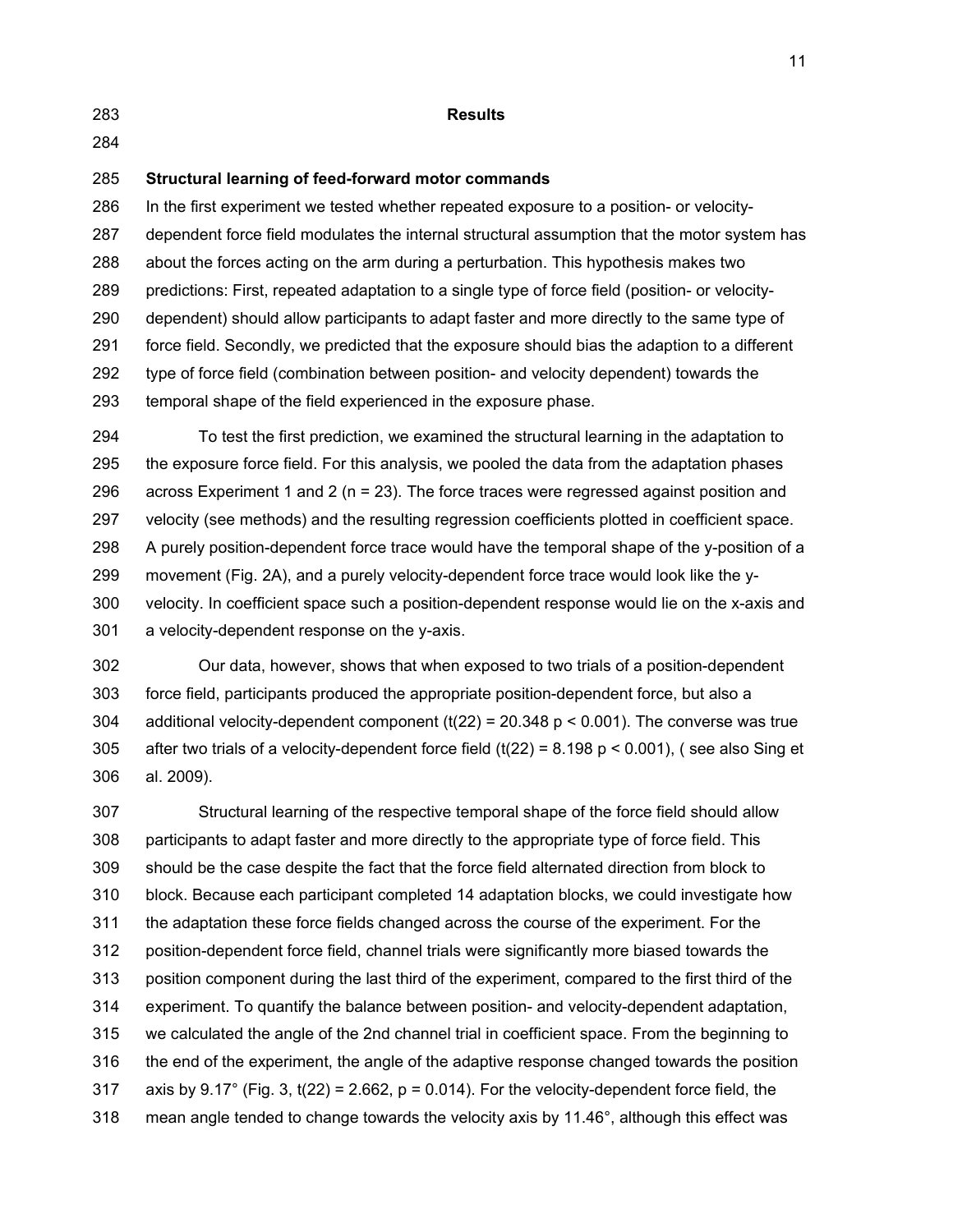319 not statistically significant ( $t(22) = -1.760$  p = 0.092). Thus, our results show that there is a 320 measurable effect of structural learning, such that after repeated exposure to a force field, 321 this type of force field is easier/quicker to learn. This effect cannot be due to savings of the 322 just previously experienced force field, as the direction of the force perturbation alternated 323 from adaptation run to adaptation run.

324 To test the second prediction, we analyzed participants' responses to a combination 325 force field before and after exposure to either velocity- or a position-dependent force fields. 326 We predicted that after exposure to a position-dependent force field, the learning of a 327 combination force field (independent of the particular direction) should show a larger 328 position-dependent component (Fig. 1). In turn, after exposure to a velocity-dependent force 329 field, the initial adaptive response should show a larger velocity-dependent component.

330 The forces that participants produced in the channel trials during the adaptation to 331 the combination force field are shown in Figure 4A. The force traces were clearly modulated 332 by the prior exposure to different types of force fields. After experiencing a position-333 dependent force field, participants exerted more force against the channel at the end of the 334 movement, consistent with what they learned during the exposure phase. These changes 335 can be clearly seen in the traces in Figure 4D, which show the difference between the pre 336 and post channel forces in the velocity and position conditions. After exposure to the 337 velocity-dependent force field, participants exerted more force in the middle of the 338 movement, consistent with what was learnt in adapting to the velocity-dependent force field. 339 The regression coefficients of the adaptation response (Fig. 4B) show that the initial adaptive 340 response was changed by the force field experienced during the exposure phase. The 341 change in the angle in coefficient space reflects the modulation seen in the force traces. 342 After adaptation to a position-dependent force field the line is more directed towards the 343 position axis, and after a velocity-dependent force field more towards the velocity axis. To 344 quantify the change of the initial adaptation response, we calculated the change in angle 345 from pre-test to post-test, averaged over the  $3<sup>rd</sup>$  and  $4<sup>th</sup>$  channel trials. This analysis indicated 346 that there was indeed a significant change after experiencing a position-dependent force 347 field (t(11)=6.632, p<0.001) of -10.89°. For the velocity-dependent force field the change (- 348 0.57°) was not significant (t(11)=-0.347, p=0.735). However, the directional change in the 349 two exposure conditions was significantly different from each other  $(t(11)=5.842, p<0.001)$ . 350 Thus, as hypothesized, the adaptive response to a combination force field can be modulated 351 by repeatedly experiencing a force field with a particular temporal shape. 352 We had to consider that the change may not have been caused by structural learning, but by

353 the memory for a particular force field experienced immediately before. Such savings in

354 adaptation (Smith et al. 2006; Zarahn et al. 2008) differ from structural learning in that they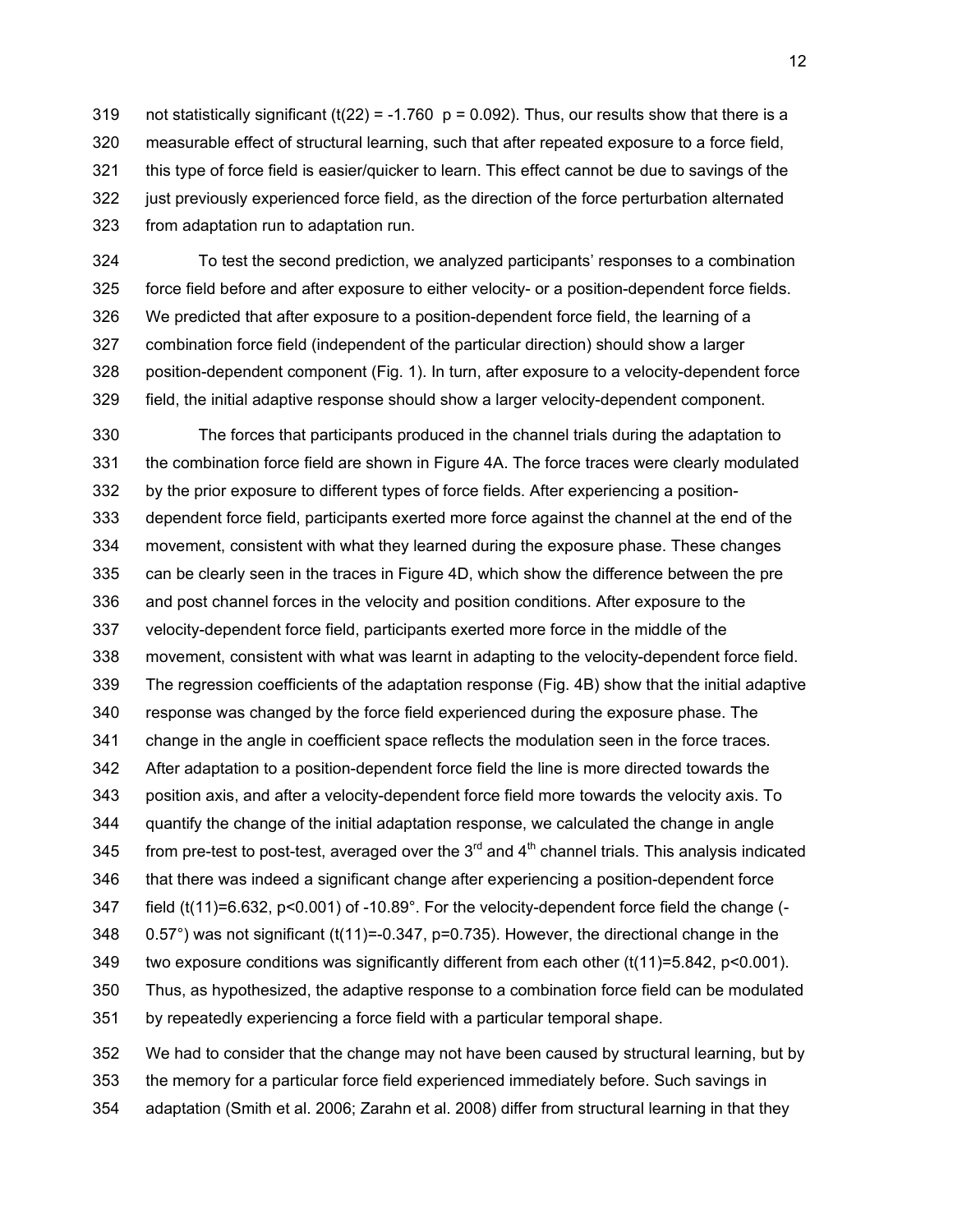355 only facilitate memory of a specific point in coefficient space (i.e. leftward position-dependent 356 force field), rather than a whole submanifold (purely position-dependent forces in general). 357 For blocks where the previous position- or velocity-dependent force field was in the same 358 direction as the combination force field, such savings could indeed produce the observed 359 bias. For blocks in which the two force fields were in opposite directions however, possible 360 savings should have been overridden through interference from the opposing force field 361 (Krakauer et al. 2005). Therefore, we split our data, depending on whether the direction of 362 the force field changed from the preceding exposure block to the test block. We found that 363 the change in angle in coefficient space remained significantly different between the two 364 exposure conditions, no matter whether the previous block was in the same  $(t(11) = 5.044, p)$  $365 \leq 0.001$  or opposite direction (t(11) = 3.609, p = 0.004). Therefore direction-specific savings 366 could not explain the observed effect alone. In summary, this first experiment demonstrates 367 that prior experience can modulate the feed-forward adaptive response to a combination 368 force field by biasing it towards the temporal shape of the force field experienced before.

## 369 **Structural learning of feedback responses**

370 In the second experiment we tested the hypothesis that exposure to a force field also 371 changes the shape of the feedback response to unpredictable positional perturbations. We 372 used a similar designed as in Experiment 1. However, in the pre- and post-test participants 373 reached to a target which was randomly presented at  $0^\circ$ ,  $\pm 7^\circ$  and  $\pm 14^\circ$ , and we probed 374 feedback responses by randomly inserting channel trials in which the hand was forced to 375 move in a 0° trajectory (Fig. 5A).

376 The force response of participants in the channel showed a similar mixture of position 377 and velocity as seen for the adaptation to a combination force field (Fig. 5B). The force 378 profile in the pre-test phase (green trace) had the same stereotypical position/velocity profile. 379 Furthermore, the magnitude of the pre-test 14° response in coefficient space (0.34, 0.53) 380 roughly matched the coefficients in the fourth channel trial of adaptation in Experiment 1 381 (0.43, 0.44). During the post-test, the overall size of the force response was increased. This 382 can be seen in coefficient space (Fig. 5C), with the response to the 14° channel trials being 383 further from the origin than in the pre-test, both after exposure to a position- (t(10)=-2.639, 384 p=0.025) and a velocity-dependent force field (t(10)=3.276, p=0.008). Thus, over the course 385 of the experiment participants increased how much they responded to an unpredictable 386 positional perturbation.

387 Importantly, we found that the temporal shape of the forces that participants exerted 388 in the channel trials were modulated by the type of force field they had previously 389 experienced. Following adaptation to the position-dependent force field (blue trace) we found 390 a relative reduction in the velocity-dependent part and increase in the position-dependent of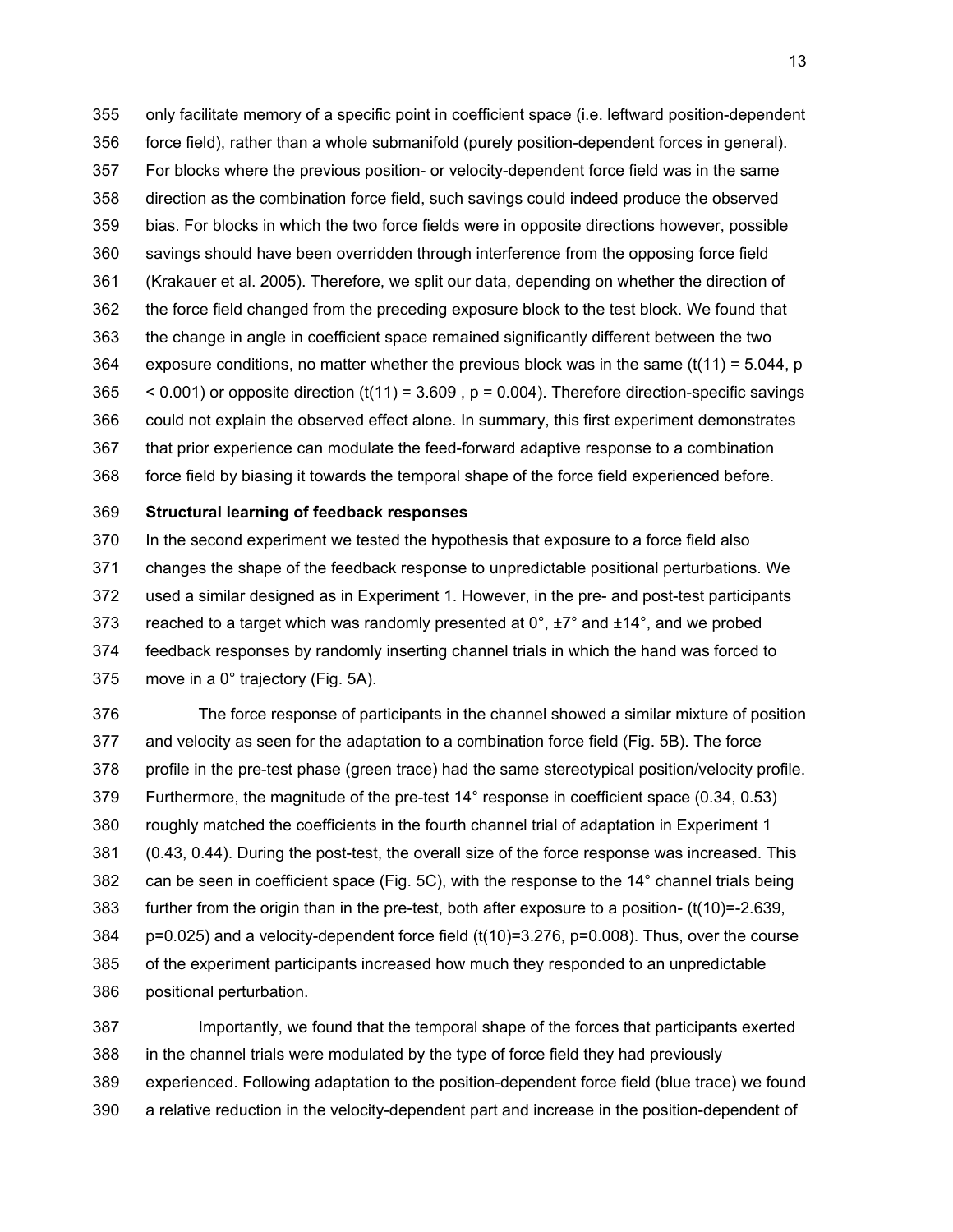391 the feedback response. Conversely, after velocity-dependent force field exposure (red trace) 392 there was a relative increase in the velocity-dependent peak and a decrease in the position-393 dependent component. These effects can once more be seen when the responses are 394 plotted in coefficient space (Fig. 5C). The post-test lines in coefficient space were rotated 395 towards the axis of the force field experienced previously, as we had seen in Experiment 1. 396 We quantified these changes in coefficient space by the angle between the pre- and the 397 post-test points, averaged over the 7° and 14° channels. The angle of the response changed 398 significantly both after a position-dependent force field –9.2°(towards the position axis) 399 (t(10)=5.138, p<0.001) and by +5.7° (towards the velocity axis) after a velocity-dependent 400 force field (t(10)=-3.588, p=0.005). Once again, these changes were also significantly 401 different across the two exposure conditions (t(10) = 9.074, p < 0.001). This change can also 402 be seen in the difference force traces (Fig. 5D), where after a position-dependent exposure, 403 participants exerted more force at the end of the trial, and after a velocity-dependent 404 exposure more in the middle of the trial.

405 To summarise, experiment 2 showed that the temporal shape of the feedback 406 response to a channel trial deviating the hand from a target could also be shaped by prior 407 exposure to a velocity- and position-dependent force field.

## 408 **Do feed-forward and feedback responses share the same mechanism?**

409 Given that we observed similar structural learning effects for both feed-forward and feedback 410 responses, we asked whether these two modulations stem from a change of a single internal 411 representation. This single structural assumption (or prior belief) about the shape of force

- 
- 412 perturbations would then shape both type of responses (Wagner and Smith 2008).

413 Alternatively, the structural assumptions for feed-forward and feedback control may be partly

414 separate, and each of them may be modified by different signals from the environment.

415 Previous research has shown that feed-forward adaptation rates increase in 416 consistent environments, in which the perturbation on trial N is positively correlated with the 417 perturbation on trial N-1 (Burge et al. 2008). Similarly, feed-forward adaptation rates 418 decrease when adjacent trails are negatively correlated (Castro 2008). We hypothesized that 419 the temporal characteristics of the perturbation should not only influence the size of the 420 adaptation gain, but also how much structural learning it would induce. Specifically, we 421 predicted that the direction of the feed-forward adaptation should be more influenced by a 422 consistent than by an inconsistent (or slightly anti-consistent) force field. In contrast, the 423 relative direction of feedback responses should be modulated by perturbations in the 424 movement, independent of whether these are consistent or whether they change direction 425 randomly between trials, as both would necessitate a feedback correction.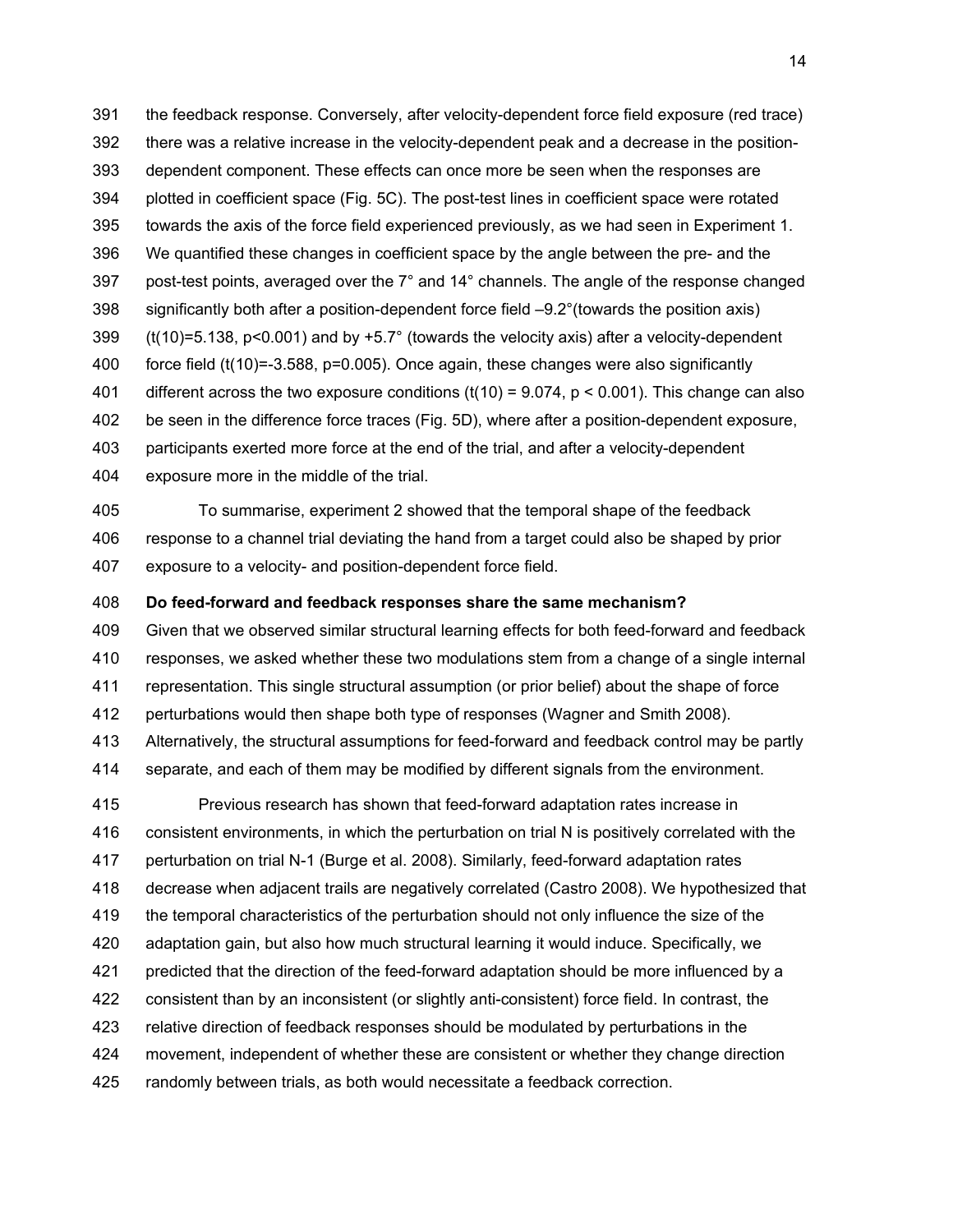426 We therefore exposed participants to a position-dependent force field force field with 427 different temporal characteristics and then tested feed-forward adaptation to the combination 428 force field, and feedback responses in the tilted channels. The exposure phase on one 429 session was consistent such that the participants experienced the force field in the same 430 direction for 12 trials. In the other session the force field was inconsistent, such that each 431 trial was randomly assigned to a rightward force field, a leftward force field or a null field (Fig. 432 6A).

433 We predicted that the consistent exposure would modulate both responses as in 434 experiments 1 and 2, while the inconsistent would mostly modulate only the feedback 435 response. As in the previous two experiments, we regressed the channel forces (Fig. 6B) 436 against position and velocity and plotted the regression coefficients in coefficient space (Fig. 437 6C). Following consistent force field exposure, the channel responses for adaptation to a 438 combination force field were modulated towards the position axis by -10.9°, t(10)=3.110, 439 p=0.011. A similar -7.5° change of the angle of the pre-test line to the post-test line in 440 coefficient space was observed for feedback responses, t(10)=2.918, p=0.015 (light blue 441 line, Fig. 6C). This change can be also seen in the average force trace as an increase of the 442 late component (Fig. 6B). These results therefore replicate the findings of experiments 1 and 443 2, demonstrating structural learning effects in both domains after exposure to a consistent 444 force field.

445 When the exposure phase was temporally inconsistent, no modulation of feed-446 forward adaptation was found, with the post-test line in coefficient space (dark blue line, Fig. 447 6C) lying almost exactly on top of the pre-test line (green). The change in angle from pre- to 448 post-test (Fig. 6D) was not significantly different from zero, t(10)=-1.260, p=0.236. 449 Furthermore, the pre- to post-test angle change of the inconsistent exposure condition was 450 significantly different to the consistent exposure condition (t(10)=3.174, p=0.010). This 451 indicates that the structural learning in the feed-forward adaptation only occurs when the 452 exposure is temporally consistent. In contrast, the change for the feedback response was 453 equally strong (-8.0°) after inconsistent as after consistent exposure; no significant difference 454 between these conditions in the angle change was found (t(10)=-0.265, p=0.796). Finally, a 455 two-way ANOVA revealed a significant interaction of condition (consistent or inconsistent 456 exposure) and block type (force field or tilted channels) on the angle change in coefficient 457 space (F(1,10)=14.484, p=0.003). Therefore, our final experiment clearly demonstrates that 458 structural learning mechanisms for feed-forward and feedback responses differ in the way 459 that they are influenced by the temporal consistency of the environment.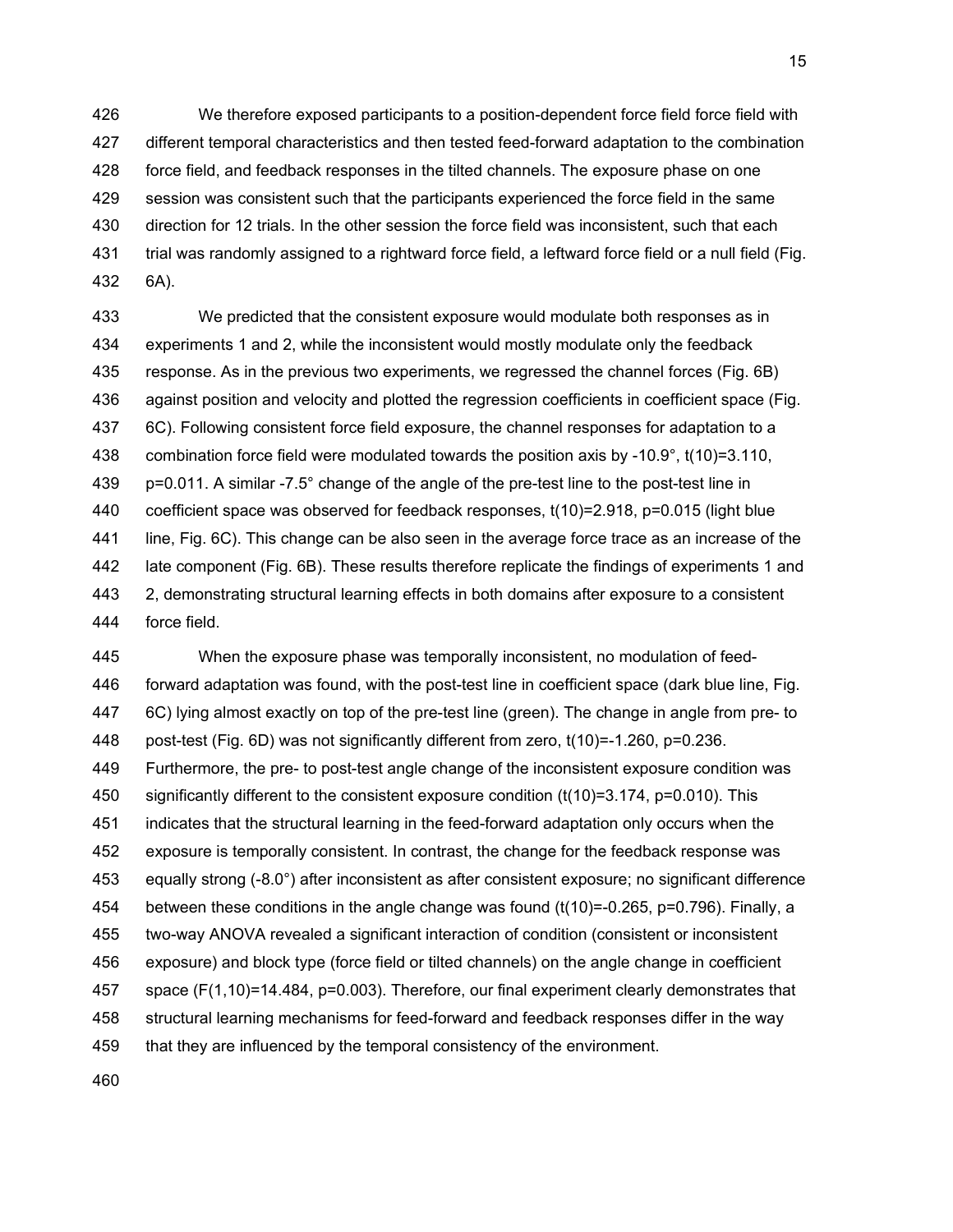461 **Discussion** 

462

463 The motor system has prior assumptions about the likely shape of a perturbation. This 464 feature allows the motor system to immediately produce a "best guess" response to any 465 unexpected error. Such structural assumptions can be found for visual motor adaptation, in 466 which the motor system interprets ambiguous errors preferentially as visual rotations 467 (Turnham et al. 2011). Similarly, for dynamic force fields the motor system has a bias 468 towards forces in which position and velocity-dependent components act in the same 469 direction (Sing et al. 2009). Here we show, that these priors are not hard wired but can be 470 modulated by repeated exposure to a specific shape of perturbation through a process of 471 structural learning (Braun et al. 2009a; b). Such updating of the structural prior allows the 472 motor system to take into account the statistics of prior perturbations (Astrom 1995; Braun et 473 al. 2010b; Wolpert et al. 2011).

474 We found that this modulation was independent of whether the preceding force field 475 acted in the same or in a different direction than the tested force field. Therefore, our results 476 cannot be explained by savings in relearning for a single force field (a single point in 477 coefficient space), as such savings can be interfered with through the presentation of the 478 opposite perturbation (Krakauer et al. 2005). Our results, however, would be consistent with 479 a motor system that can show savings for multiple points in coefficient space. Indeed, such 480 mechanisms would be similar to structural learning, where there is "savings" for a whole 481 submanifold in coefficient space.

482 Importantly, the observed modulation occurred during both feed-forward adaptation 483 and in feedback corrections. Braun et al. (2009b) previously showed that structural learning 484 effects could be seen both in corrective feedback responses and in feed-forward adaptation 485 to 3D visual rotations during reaching. Furthermore, structural learning has also recently 486 been shown after adaptation to force fields that acted either horizontally or vertically in 3D-487 space (Kobak and Mehring 2012). However, in these studies, the structure was defined by 488 the spatial axis along which the perturbation occurred, and could therefore be caused by the 489 general up-regulation of the responsiveness of certain muscle groups. Here we used 490 position- and velocity-dependent force fields, and show that structural learning also occurs 491 based on the temporal shape of the perturbation. Our findings demonstrate that the motor 492 system takes advantage of the previously learnt temporal structures and applies them to 493 novel perturbations to facilitate adaptation as well as online corrections.

494 Such structural learning has also been explored in cognitive studies and is referred to 495 as "learning to learn" in which subjects extract common features during example tasks,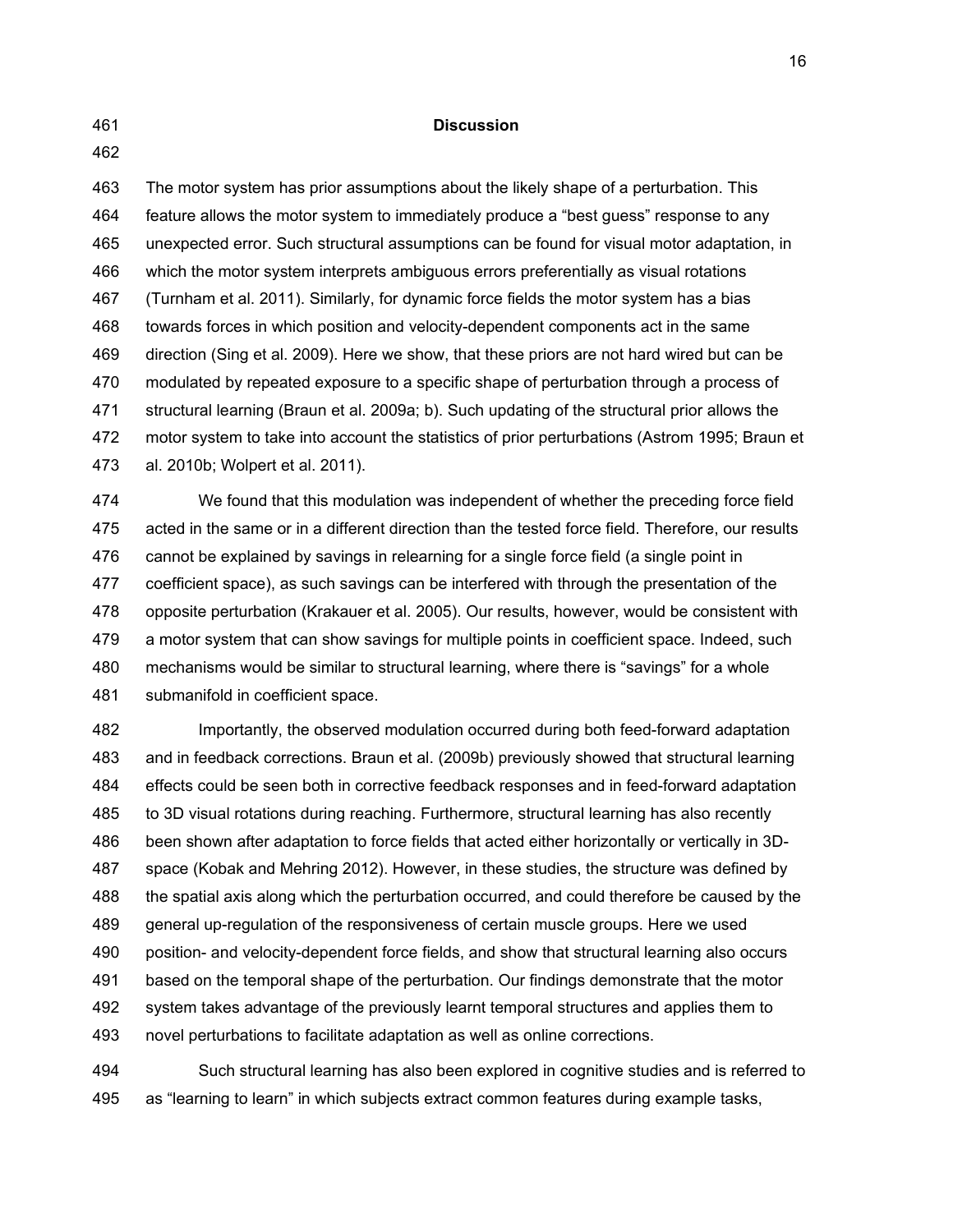496 leading to facilitation in subsequent learning of similar tasks (Duncan 1960; Griffiths and 497 Tenenbaum 2005; Halford et al. 1998). "Learning to learn" has also been observed in motor 498 tasks such as a visuomotor rotation task (Welch et al. 1993) and a treadmill task (Mulavara 499 et al. 2009). Hence, such feature extraction may be a universal technique that the brain 500 exploits to facilitate learning (Braun et al. 2009b; Wolpert et al. 2011)

501 A number of previous studies have shown that the size of feedback responses can 502 be modulated through prior experience. For example, the size of feedback response 503 increases when participants are exposed to large unpredictable target displacements during 504 movements (Liu and Todorov 2007). Similarly, the exposure to large errors introduced by a 505 force field leads to an increased responsiveness of the system to rapid visual displacements 506 of the cursor (Franklin and Wolpert 2008). Our results indicate that prior experience can also 507 alter the temporal shape of such feedback responses, rather than simply change their overall 508 gain: Prior exposure to a force field led to a rotation of the response in coefficient space 509 towards the axis of the force field experienced. In contrast, a simple change in the overall 510 gain of the response would only increase the length of the line.

511 Furthermore, our results demonstrate that the priors for feed-forward and feedback 512 control can be modulated - at least partly - independently. We found that the temporal 513 consistency of the exposure phase modulated the two types of responses differentially. It 514 has been shown that exposure to a visual shift with strong positive autocorrelation (high 515 consistency) increases adaptation rates (Burge et al. 2008). Similarly, force fields that are 516 anti-correlated from one trial to the next (inconsistent) lead to a reduced adaptive response 517 (Castro 2008). In contrast, random inconsistent perturbations appear to increase the gain of 518 feedback responses (Liu and Todorov 2007). Here we show that this difference extends to 519 structural learning of the temporal shape of different responses. For feed-forward adaptation, 520 we observed a modulation of the shape of the adaptive response after a consistent, but not 521 after an inconsistent force field. This suggests that the motor system holds separate priors 522 for perturbations that require adaptive changes compared to corrective responses, and that 523 these two are sensitive to signals with different temporal statistics.

524 Such a view contrasts with models that propose that the motor system uses the 525 feedback response as a template for adaptation of the feed-forward motor command 526 (Kawato 1999; Thoroughman and Shadmehr 1999). If this were the case, then a change in 527 the feedback response should lead to a correlated change in the feed-forward adaptation. 528 For inconsistent force fields in Experiment 3, however, we found a systematic change in the 529 feedback response, without an equivalent change in adaptation. These results therefore 530 argue against an obligatory coupling of feedback response and feed-forward adaptation, but 531 rather imply that the structural assumptions are (at least partially) independent.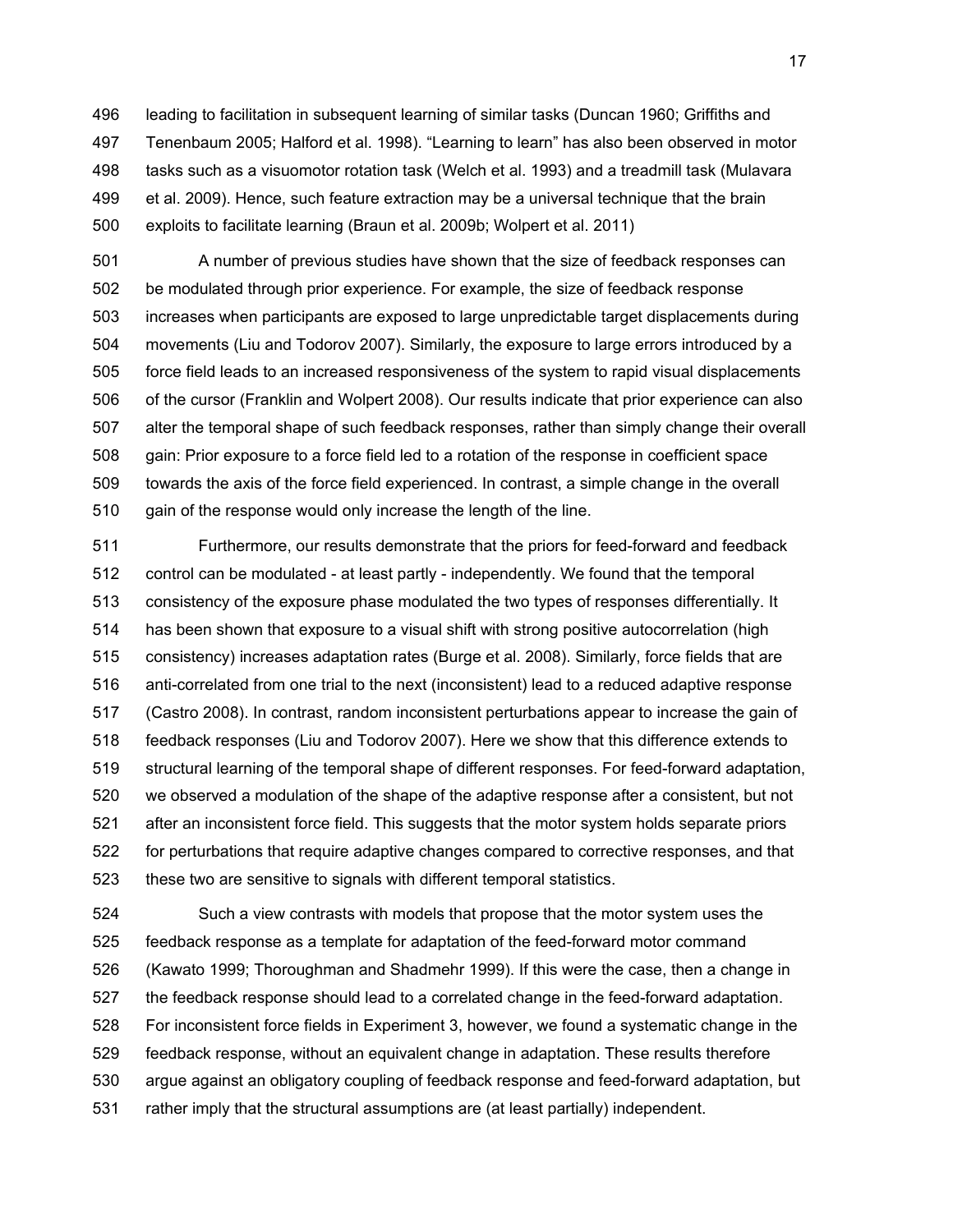532 The relationship between mechanisms of feed-forward and feedback control is still a 533 matter of debate, however. Consistent with our view of partially independent systems is the 534 observation that participants adapt to visual motor rotations at similar speeds whether or not 535 online corrections were allowed (Tseng et al. 2007). The same paper also shows that 536 cerebellar patients are strongly impaired in both online correction and adaption, but that the 537 adaptation deficit persists unaltered even if the need for feedback corrections is removed, 538 again arguing for the partial independence of these two processes. Some authors have even 539 proposed that the two cerebral hemispheres may play differential roles in feed-forward 540 adaptation and feedback corrections, respectively (Mutha et al. 2011a; b). In contrast, other 541 authors have emphasised that the two share most likely a common neural substrate 542 (Pruszynski et al. 2011; Scott 2004). It has also been shown that feedback mechanisms 543 utilize knowledge acquired during adaptation of the feed-forward response (Wagner and 544 Smith 2008). Furthermore, there are clear correlations between priors that determine the 545 distribution of feedback corrections, and the priors that determine the distribution of feed-546 forward adaptation across multiple effectors (White and Diedrichsen 2010).

547 Being able to learn a separate prior assumption about the shape of perturbations, 548 depending on whether they demand only an immediate feedback response or also 549 subsequent adaption of the feed-forward response, may be a good strategy for the motor 550 system. Perturbations that require an adaptive or only a corrective response commonly arise 551 from different sources. Examples of perturbations that require adaption are changes in the 552 biomechanics through fatigue, or changes in the visual motor calibration due to a new pair of 553 glasses. These changes are consistent over time. On the other hand, perturbations that 554 merely require an online correction for a single movement are those that arise from random 555 and quickly fluctuating sources. Examples would be the unpredictable forces induced by 556 sudden accelerations of a train, ship, or car, while travelling. The temporal shape of such 557 perturbations may be very different from those that indicate longer lasting changes. 558 Therefore, it seems sensible for the motor system to update two sets of priors as they may 559 have different origins and require different responses.

560 In agreement with previous studies, our data demonstrates that the prior 561 assumptions that the motor system uses to respond to perturbations can be modulated by 562 repeated exposure to a perturbation with a specific structure. Hence, the prior assumption is 563 not hard wired but can be updated to reflect the structure of the perturbations experienced 564 (Braun et al. 2009b). This feature allows the motor system to improve its initial response to 565 an error flexibly by exploiting similarities in previously experienced errors. Interestingly, our 566 results indicate that while this process happens for both feed-forward and feedback 567 responses, it does so, at least partly independently for the two. This in turn suggests that the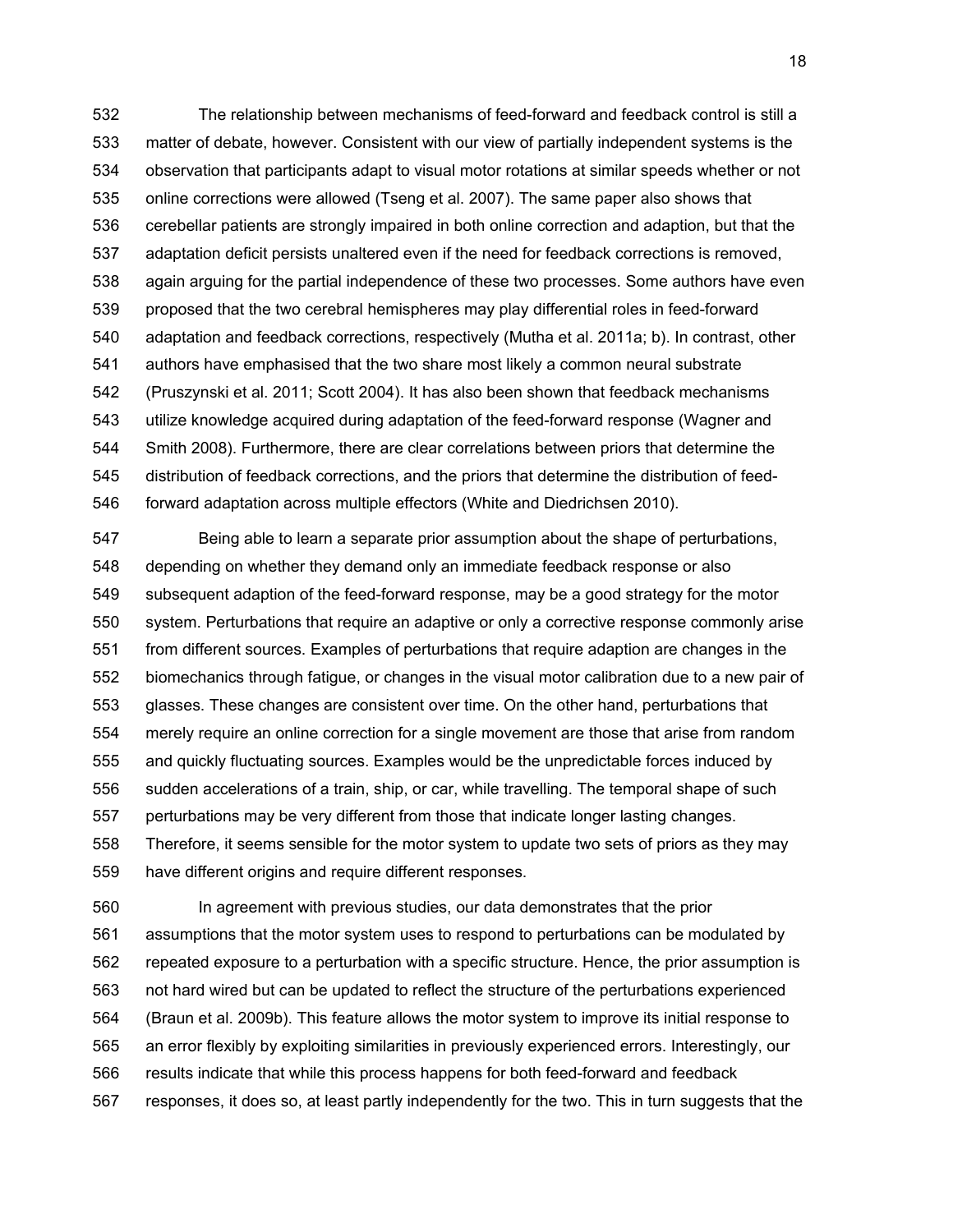- 568 motor system can have separate internal assumptions for these responses, reflecting the
- 569 fact that the two are often driven by perturbations originating from different sources in our
- 570 environment.
- 571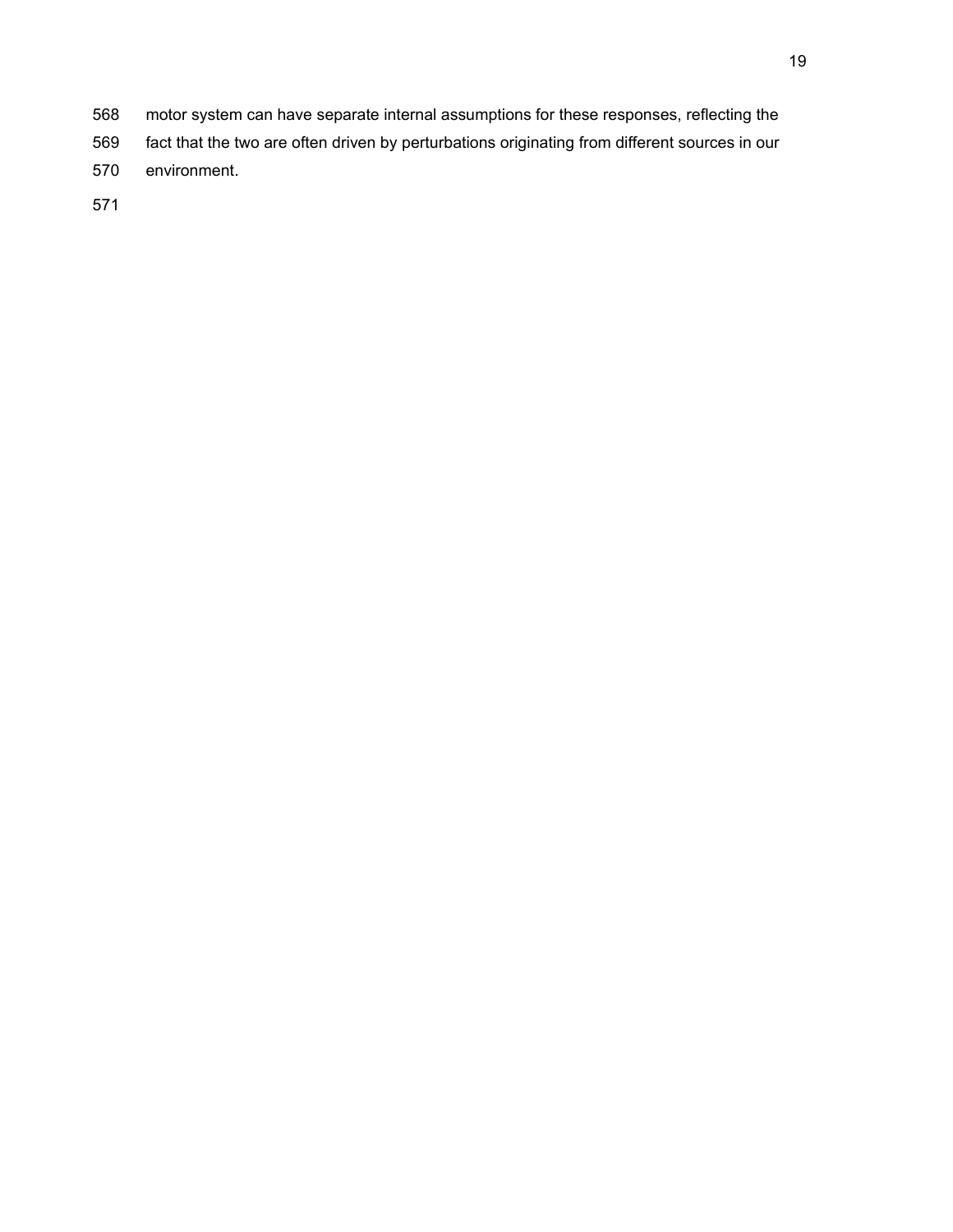| 572 | <b>Grants</b>                                                                        |
|-----|--------------------------------------------------------------------------------------|
| 573 |                                                                                      |
| 574 | This research was funded by a Bupa Medical Research Grant to NY and a BBSRC research |
| 575 | grant (BB/E009174/1) to JD.                                                          |
| 576 |                                                                                      |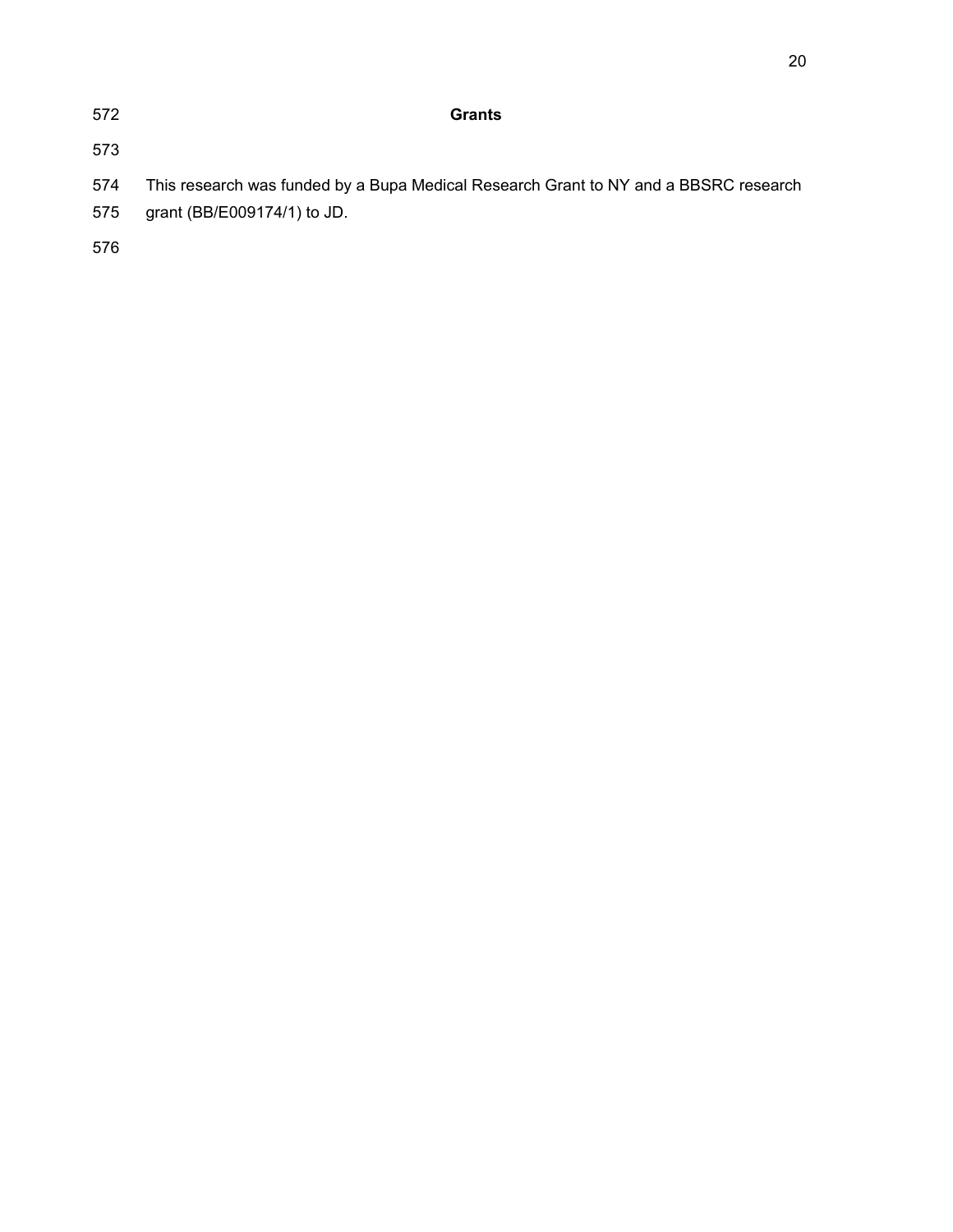# 577 **Author contributions**

578 579 N.Y and J.D conception and design of research; N.Y. performed experiments; N.Y. and J.D.

580 analyzed data and interpreted results; N.Y. and J.D. wrote the manuscript. 580<br>581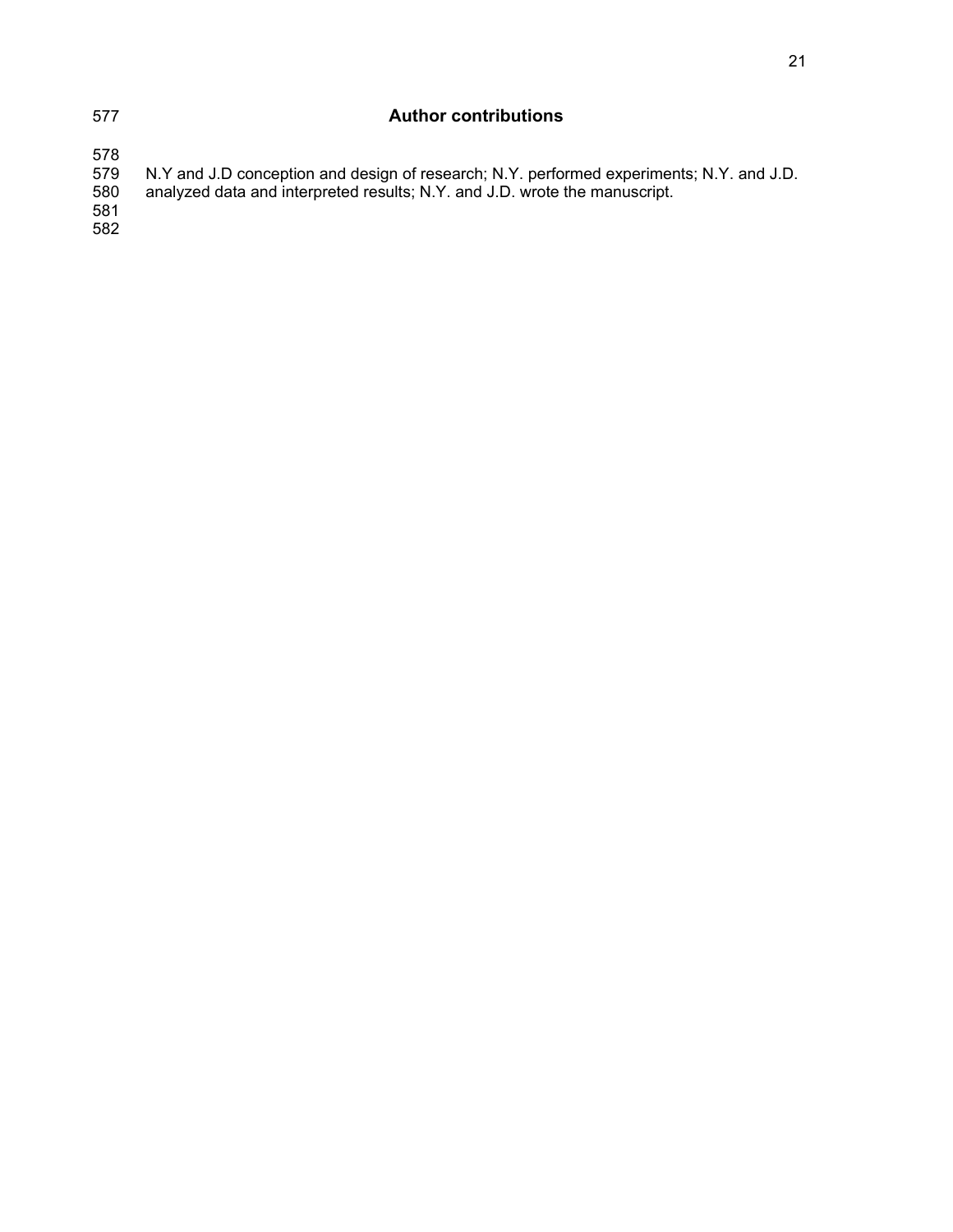| 583 |                                                                                                    |
|-----|----------------------------------------------------------------------------------------------------|
| 584 | <b>Figure captions</b>                                                                             |
| 585 |                                                                                                    |
| 586 | Figure 1: The effect of structural learning on the prior assumptions of the temporal shape of      |
| 587 |                                                                                                    |
|     | force fields. Possible perturbing forces are shown as points in coefficient space, with the x-     |
| 588 | axis indicating the strength and direction of the position-dependent component, while the y-       |
| 589 | axis indicates the strength and direction of the velocity-dependent component. The initial         |
| 590 | adaptation to any force field is biased towards the diagonal in the position/velocity coefficient  |
| 591 | space (solid arrow, Sing et al. 2009). This bias indicates that the motor system relies on a       |
| 592 | prior probability distribution (blue cloud) that indicates that force fields with position and     |
| 593 | velocity components in the same direction are more likely than perturbations with                  |
| 594 | components in opposite directions. We hypothesize that after repeated exposure to a                |
| 595 | position-dependent force field (independent of the direction of this force field), the response    |
| 596 | should now be biased towards the position-dependent axis. This indicates that prior                |
| 597 | assumption of the motor system has changed, i.e. structural learning has occurred.                 |
| 598 |                                                                                                    |
| 599 | Figure 2: Methods for Experiment 1. (A) Three different kinds of force fields. In all cases, the   |
| 600 | force is presented orthogonal to the actual movement direction. The combination force field        |
| 601 | is a mixture of both position and velocity-dependent force fields. The position-dependent          |
| 602 | force field increases monotonically with the y-position of the hand. The velocity-dependent        |
| 603 | force field is proportional to the y-velocity of the arm. (B) The experiment consisted of a pre-   |
| 604 | test phase with 6 short blocks of adaptation (two blocks shown) to the combination force field     |
| 605 | (blue). The direction of the force alternated on each block from rightwards (+) to leftwards (-).  |
| 606 | Force channel trials (grey) were used to monitor adaptation. This was followed by an               |
| 607 | exposure phase, with 6 blocks of adaptation to pure velocity- or position-dependent force          |
| 608 | fields, alternating left/right across blocks. Finally, in the post-test phase, subjects adapted in |
| 609 | short blocks to the combination or pure force field, which alternated in type across blocks        |

- 610 and were counterbalanced for direction such that sometimes a rightward block was followed
- 611 by a leftward block and sometimes by a rightward block and vice versa.

613 **Figure 3:** Change in the adaptation to a pure position- and velocity-dependent force field in

614 Experiment 1 and 2. Each point indicates the shape of the force response in a channel trial,

- 615 plotted in coefficient space. The evolution of learning after 0, 2, 6, and 10 trials of the
- 616 exposure to a force field are shown. As the experiment progressed, the initial response
- 617 became more position dependent and less velocity-dependent. This demonstrates the effect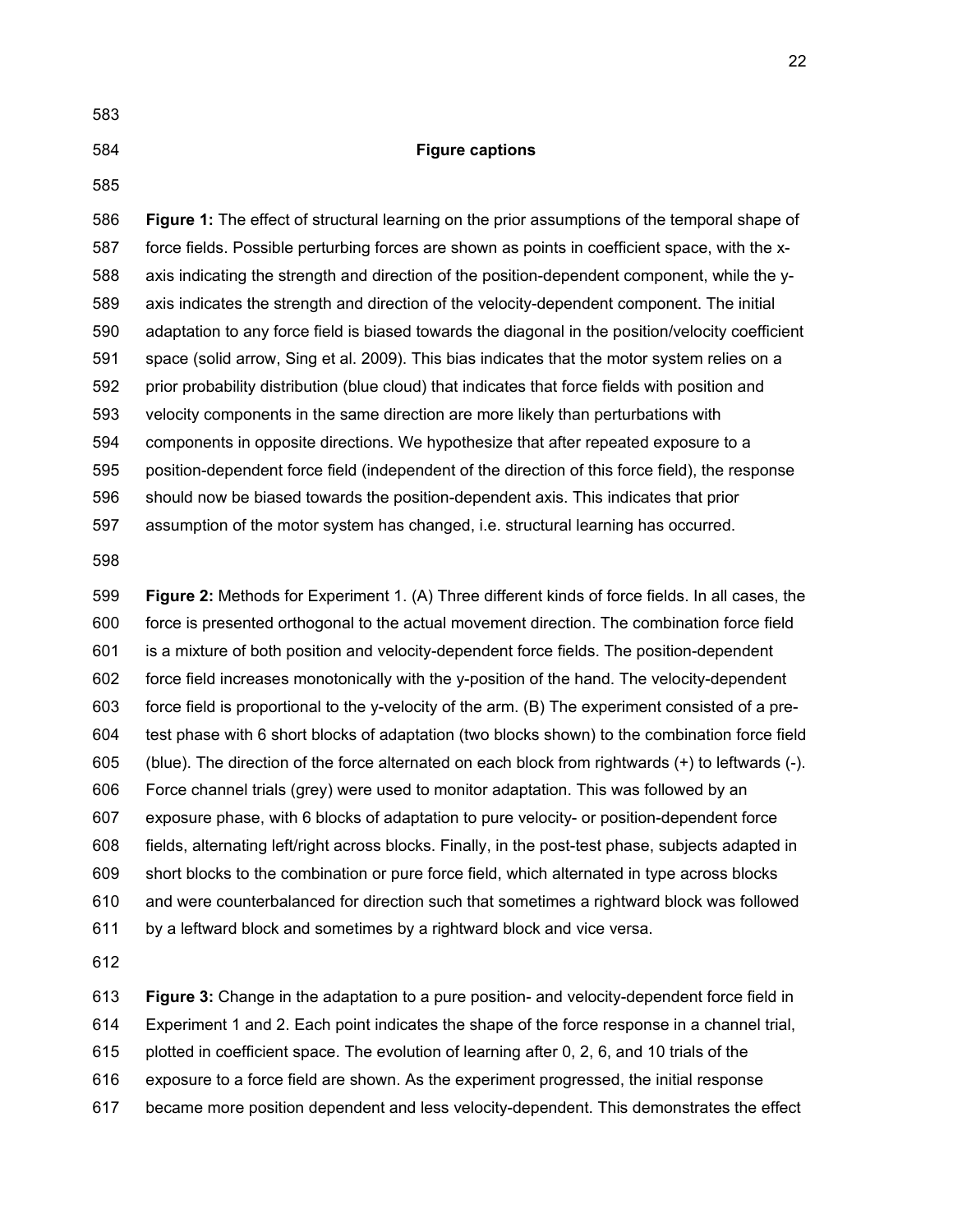618 of structural learning, such that once they experience a position-dependent force field for the 619 first time, subsequent adaptation to such a force field was faster and more direct. No

620 significant effect was observed for the velocity-dependent force field.

621

622 **Figure 4:** Results of Experiment 1: Adaptation to the combination force field before and after 623 exposure to either a position or a velocity-dependent force field. The channel response was 624 measured before adaptation and at three time points during adaptation. (**A**) The force that 625 participants exert in the second, third and fourth channel trials are shown for the pre-test 626 (green), after exposure to a position-dependent force field (blue), and after exposure to a 627 velocity-dependent force field (red). After exposure to a position-dependent force field, 628 participants exert lower forces during peak velocity and relatively higher forces in the end of 629 the movement. After exposure to a velocity-dependent force field, the forces during peak 630 velocity increase, but the forces in the end of the movement decreased. (**B**) The same 631 results plotted in coefficient space. We regressed the force traces against the position and 632 velocity of that trial and plotted the regression coefficients for position (x-axis) against the 633 regression coefficients for velocity (y-axis). Results are flipped and averaged across left-634 ward and right-ward directed force fields. The 95% confidence ellipses for the mean across 635 participants are shown around each point. (**C**) The velocity trajectories in the direction of 636 movement during channel trials for the three conditions are shown averaged over 637 participants and the shading indicates the standard error across participants. (**D**) The 638 difference between the pre-exposure channel force and the post-exposure channel force for 639 the two exposure conditions is shown here. The differences have been averaged over 640 channel trials two to four and clearly show the structure specific change in the force exerted 641 in the channel.

642

643 **Figure 5:** Results from Experiment 2. (**A**) We measured channel responses caused by 644 feedback mechanisms reacting to the force channel that is at an angle to the intended 645 movement direction. This was achieved by letting people reach to a target that was 646 displaced laterally from straight ahead. On channel trials, the target still appeared at an 647 eccentric angle, while the hand was constrained to move straight ahead in a force channel. 648 During these channel trials the cursor was rotated to move directly to the target. (**B**) Lateral 649 force exerted into the channel for the  $7^\circ$  and  $14^\circ$  channel trials showed stronger position 650 components after exposure to a position-dependent force field (blue) and stronger velocity 651 components after exposure to a velocity-dependent force field (red). (**C**) Regression 652 coefficients from the same time series show the same changes, with the lines shifting 653 towards the axis of the force field experienced in the exposure phase. The ellipses indicate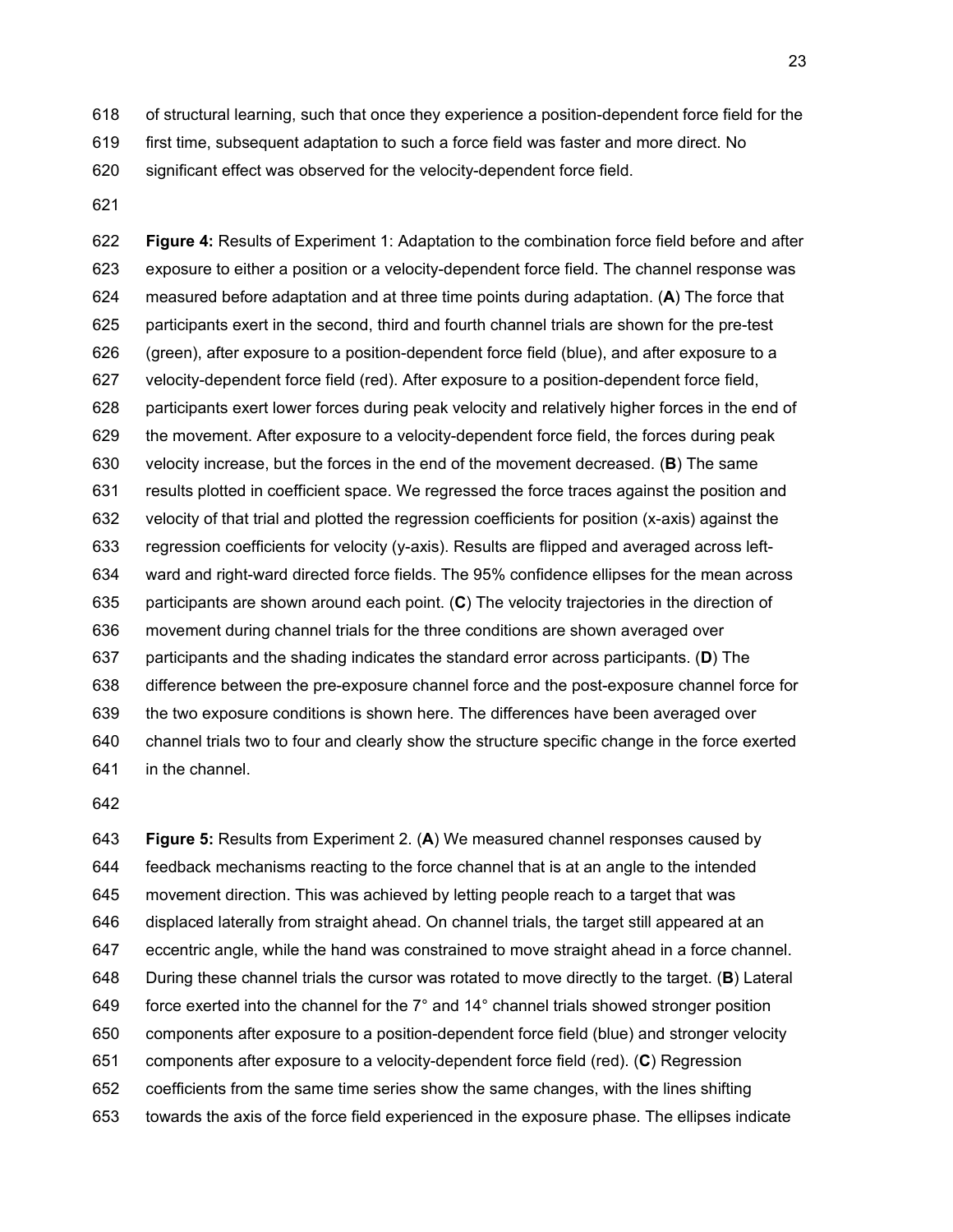654 the 95% confidence interval for the between-participants mean. (D) The differences between 655 the pre-exposure channel force and the post-exposure channel force for the two exposure 656 conditions are shown here. These have been averaged over the 7° and 14° channels and 657 once more, the structure specific change in the channel force can be clearly seen.

658

659 **Figure 6:** Experiment 3 shows dissociation of structural learning in feed-forward and 660 feedback control, depending on the temporal consistency of the exposure phase. (**A**) The 661 exposure blocks consisted of trials with a position-dependent force field (red) whose 662 direction (+ or -) was consistent over 12 trials, or inconsistent, resulting in a negative lag-1 663 autocorrelation. Channel trials (gray) were randomly interspersed. Participants were tested 664 both on adaptation to a combination force field (feed-forward control) and reaction to titled 665 channels (feedback control). (**B**) Average force trace exerted in the channel for the pre-test 666 (green), post-test after inconsistent exposure (light blue) and post-test after consistent 667 exposure (dark blue) in the feed-forward and feedback conditions. (**C**) The regression 668 coefficients presented as in Figure 4B and 5C, indicated a change in response towards a 669 position dependent force field. (**D**) The change in the angle in coefficient space from pre-test 670 to post-test indicates structural learning. A negative number indicates a change of the angle 671 towards the position axis. For feed-forward adaptation a modulation towards the position-672 dependent force field was only found for the consistent force field. For feedback control, 673 modulation is found for both cases. There was a significant interaction of consistency and 674 block type (p=0.035).

675

676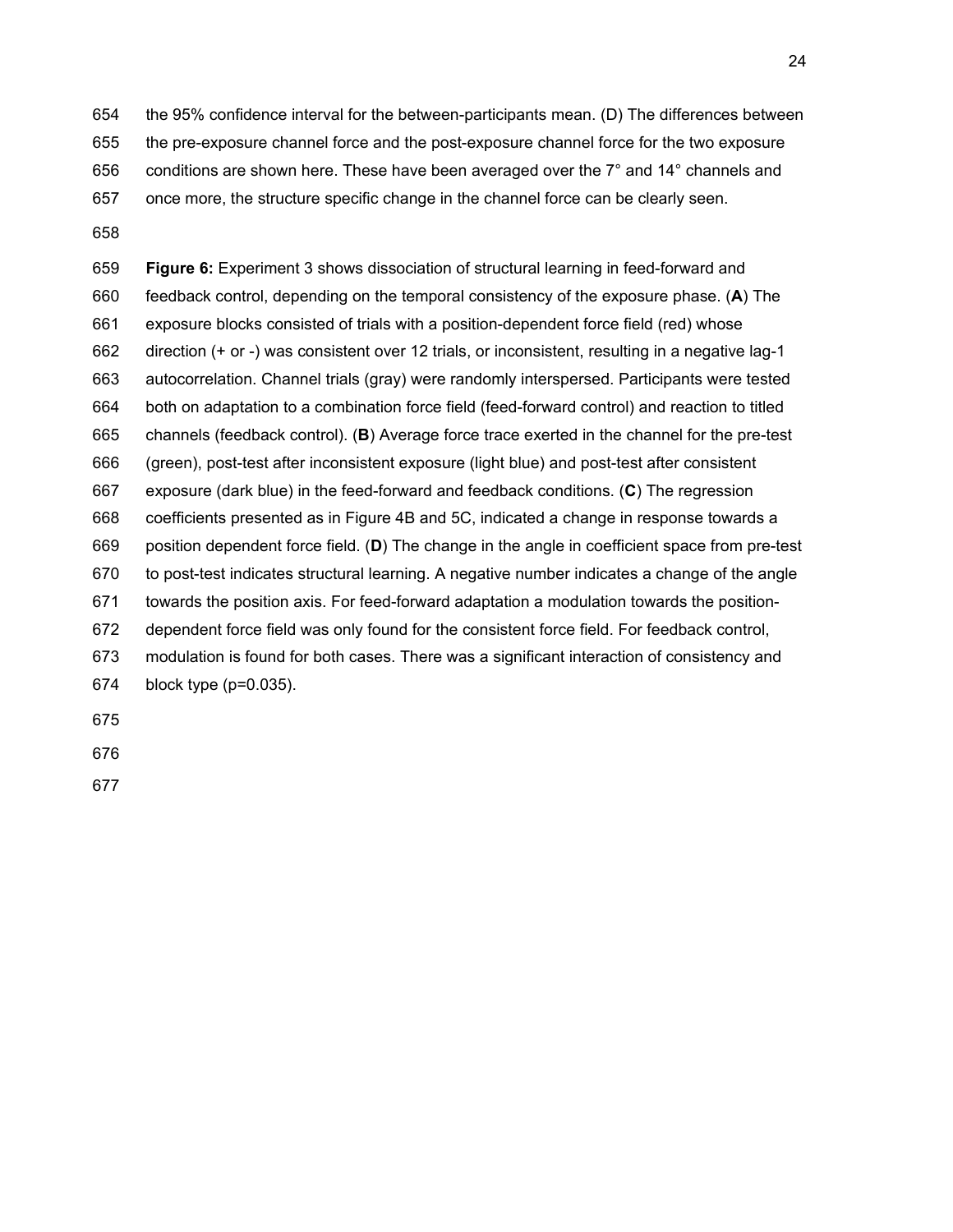| 678                                                  | <b>Reference List</b>                                                                                                                                                                                                                                                                                                                                                                                                                                                                                                                                                    |
|------------------------------------------------------|--------------------------------------------------------------------------------------------------------------------------------------------------------------------------------------------------------------------------------------------------------------------------------------------------------------------------------------------------------------------------------------------------------------------------------------------------------------------------------------------------------------------------------------------------------------------------|
| 679                                                  |                                                                                                                                                                                                                                                                                                                                                                                                                                                                                                                                                                          |
| 680                                                  | Astrom KJW, B. Adaptive control. Reading, MA: Addison-Wesley, 1995.                                                                                                                                                                                                                                                                                                                                                                                                                                                                                                      |
| 681                                                  | Braun DA, Aertsen A, Wolpert DM, and Mehring C. Learning optimal adaptation strategies in                                                                                                                                                                                                                                                                                                                                                                                                                                                                                |
| 682                                                  | unpredictable motor tasks. J Neurosci 29: 6472-6478, 2009a.                                                                                                                                                                                                                                                                                                                                                                                                                                                                                                              |
| 683                                                  | Braun DA, Aertsen A, Wolpert DM, and Mehring C. Motor task variation induces structural learning.                                                                                                                                                                                                                                                                                                                                                                                                                                                                        |
| 684                                                  | Curr Biol 19: 352-357, 2009b.                                                                                                                                                                                                                                                                                                                                                                                                                                                                                                                                            |
| 685                                                  | Braun DA, Mehring C, and Wolpert DM. Structure learning in action. Behav Brain Res 206: 157-165,                                                                                                                                                                                                                                                                                                                                                                                                                                                                         |
| 686                                                  | 2010a.                                                                                                                                                                                                                                                                                                                                                                                                                                                                                                                                                                   |
| 687<br>688<br>689<br>690<br>691<br>692<br>693<br>694 | Braun DA, Waldert S, Aertsen A, Wolpert DM, and Mehring C. Structure learning in a sensorimotor<br>association task. PLoS One 5: e8973, 2010b.<br>Burdet E, Osu R, Franklin DW, Yoshioka T, Milner TE, and Kawato M. A method for measuring<br>endpoint stiffness during multi-joint arm movements. J Biomech 33: 1705-1709, 2000.<br>Burge J, Ernst MO, and Banks MS. The statistical determinants of adaptation rate in human<br>reaching. J Vis 8: 20 21-19, 2008.<br>Castro NH, M; Smith, M. Learning to learn: Environmental consistency modulates motor adaptation |
| 695<br>696                                           | rates. In: Proceedings of the Annual Symposium Advances in Computational Motor Control 2008.<br>Donchin O, Francis JT, and Shadmehr R. Quantifying generalization from trial-by-trial behavior of<br>adaptive systems that learn with basis functions: theory and experiments in human motor control. J                                                                                                                                                                                                                                                                  |
| 697                                                  | Neurosci 23: 9032-9045, 2003.                                                                                                                                                                                                                                                                                                                                                                                                                                                                                                                                            |
| 698                                                  | Duncan CP. Description of learning to learn in human subjects. Am J Psychol 73: 108-114, 1960.                                                                                                                                                                                                                                                                                                                                                                                                                                                                           |
| 699                                                  | Franklin DW, and Wolpert DM. Specificity of reflex adaptation for task-relevant variability. J                                                                                                                                                                                                                                                                                                                                                                                                                                                                           |
| 700                                                  | Neurosci 28: 14165-14175, 2008.                                                                                                                                                                                                                                                                                                                                                                                                                                                                                                                                          |
| 701                                                  | Goodale MA, Pelisson D, and Prablanc C. Large adjustments in visually guided reaching do not                                                                                                                                                                                                                                                                                                                                                                                                                                                                             |
| 702                                                  | depend on vision of the hand or perception of target displacement. Nature 320: 748-750, 1986.                                                                                                                                                                                                                                                                                                                                                                                                                                                                            |
| 703                                                  | Griffiths TL, and Tenenbaum JB. Structure and strength in causal induction. Cogn Psychol 51: 334-                                                                                                                                                                                                                                                                                                                                                                                                                                                                        |
| 704                                                  | 384, 2005.                                                                                                                                                                                                                                                                                                                                                                                                                                                                                                                                                               |
| 705                                                  | Halford GS, Bain JD, Maybery MT, and Andrews G. Induction of relational schemas: common                                                                                                                                                                                                                                                                                                                                                                                                                                                                                  |
| 706                                                  | processes in reasoning and complex learning. Cogn Psychol 35: 201-245, 1998.                                                                                                                                                                                                                                                                                                                                                                                                                                                                                             |
| 707                                                  | Hammond PH. The influence of prior instruction to the subject on an apparently involuntary neuro-                                                                                                                                                                                                                                                                                                                                                                                                                                                                        |
| 708                                                  | muscular response. J Physiol 132: 17-18P, 1956.                                                                                                                                                                                                                                                                                                                                                                                                                                                                                                                          |
| 709                                                  | Joiner WM, and Smith MA. Long-term retention explained by a model of short-term learning in the                                                                                                                                                                                                                                                                                                                                                                                                                                                                          |
| 710                                                  | adaptive control of reaching. J Neurophysiol 100: 2948-2955, 2008.                                                                                                                                                                                                                                                                                                                                                                                                                                                                                                       |
| 711                                                  | Kawato M. Internal models for motor control and trajectory planning. Curr opin neurobiol 9: 718-                                                                                                                                                                                                                                                                                                                                                                                                                                                                         |
| 712                                                  | 727, 1999.                                                                                                                                                                                                                                                                                                                                                                                                                                                                                                                                                               |
| 713                                                  | Kobak D, and Mehring C. Adaptation Paths to Novel Motor Tasks Are Shaped by Prior Structure                                                                                                                                                                                                                                                                                                                                                                                                                                                                              |
| 714                                                  | Learning. Journal of Neuroscience In press: 2012.                                                                                                                                                                                                                                                                                                                                                                                                                                                                                                                        |
| 715                                                  | Krakauer JW, Ghez C, and Ghilardi MF. Adaptation to visuomotor transformations: consolidation,                                                                                                                                                                                                                                                                                                                                                                                                                                                                           |
| 716                                                  | interference, and forgetting. J Neurosci 25: 473-478, 2005.                                                                                                                                                                                                                                                                                                                                                                                                                                                                                                              |
| 717                                                  | Liu D, and Todorov E. Evidence for the flexible sensorimotor strategies predicted by optimal                                                                                                                                                                                                                                                                                                                                                                                                                                                                             |
| 718                                                  | feedback control. J Neurosci 27: 9354-9368, 2007.                                                                                                                                                                                                                                                                                                                                                                                                                                                                                                                        |
| 719                                                  | Mulavara AP, Cohen HS, and Bloomberg JJ. Critical features of training that facilitate adaptive                                                                                                                                                                                                                                                                                                                                                                                                                                                                          |
| 720                                                  | generalization of over ground locomotion. Gait Posture 29: 242-248, 2009.                                                                                                                                                                                                                                                                                                                                                                                                                                                                                                |
| 721                                                  | Mutha PK, Sainburg RL, and Haaland KY. Critical neural substrates for correcting unexpected                                                                                                                                                                                                                                                                                                                                                                                                                                                                              |
| 722                                                  | trajectory errors and learning from them. Brain 134: 3647-3661, 2011a.                                                                                                                                                                                                                                                                                                                                                                                                                                                                                                   |
| 723                                                  | Mutha PK, Sainburg RL, and Haaland KY. Left parietal regions are critical for adaptive visuomotor                                                                                                                                                                                                                                                                                                                                                                                                                                                                        |
| 724                                                  | control. J Neurosci 31: 6972-6981, 2011b.                                                                                                                                                                                                                                                                                                                                                                                                                                                                                                                                |
| 725                                                  | Pelisson D, Prablanc C, Goodale MA, and Jeannerod M. Visual control of reaching movements                                                                                                                                                                                                                                                                                                                                                                                                                                                                                |
| 726                                                  | without vision of the limb. II. Evidence of fast unconscious processes correcting the trajectory of the                                                                                                                                                                                                                                                                                                                                                                                                                                                                  |
| 727                                                  | hand to the final position of a double-step stimulus. Exp Brain Res 62: 303-311, 1986.                                                                                                                                                                                                                                                                                                                                                                                                                                                                                   |
|                                                      |                                                                                                                                                                                                                                                                                                                                                                                                                                                                                                                                                                          |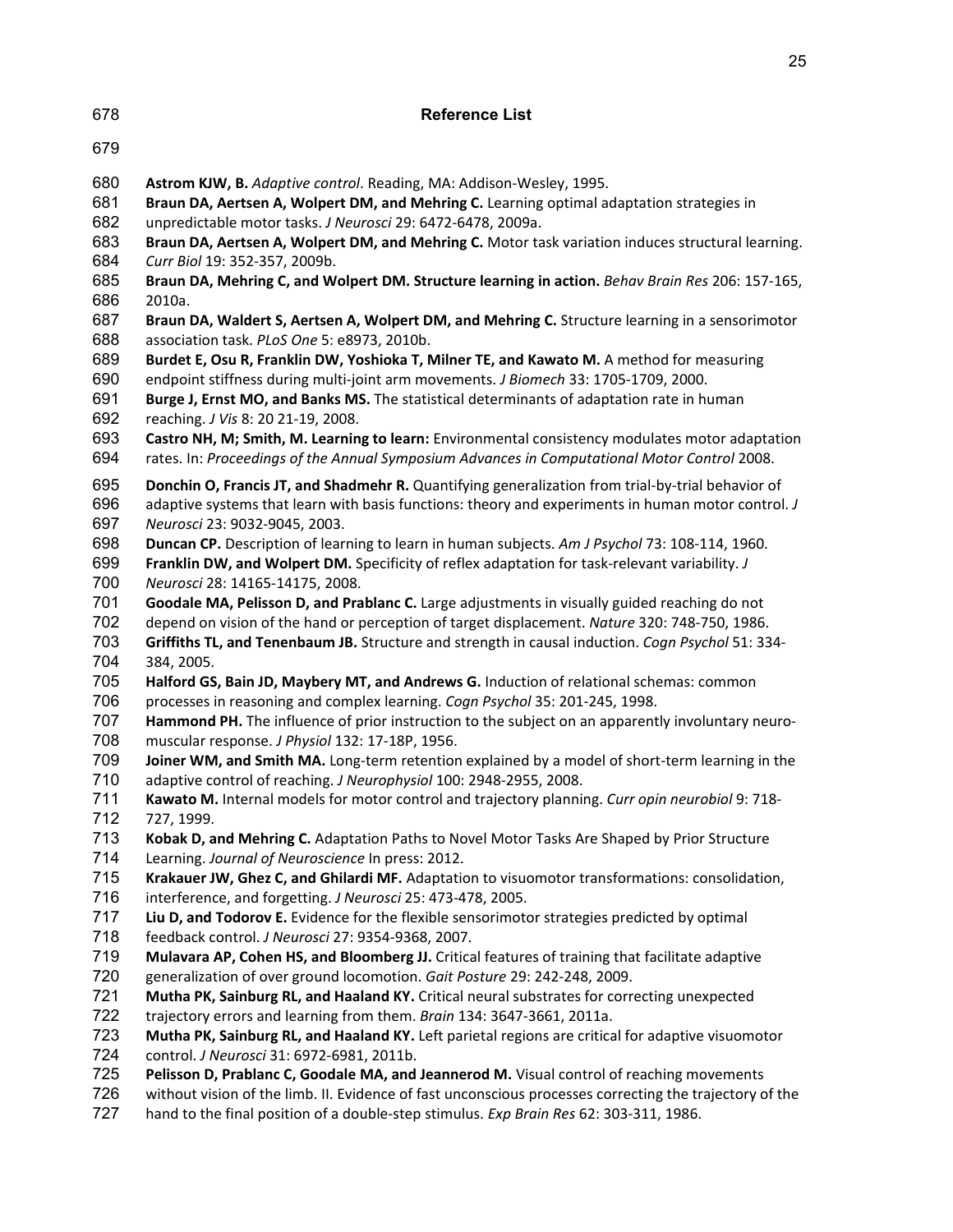- **Pruszynski JA, Kurtzer I, and Scott SH.** The long-latency reflex is composed of at least two
- functionally independent processes. *J Neurophysiol* 106: 449-459, 2011.
- 730 Scheidt RA, Reinkensmeyer DJ, Conditt MA, Rymer WZ, and Mussa-Ivaldi FA. Persistence of motor
- adaptation during constrained, multi-joint, arm movements. *J Neurophysiol* 84: 853-862, 2000.
- **Scott SH.** Optimal feedback control and the neural basis of volitional motor control. *Nat Rev Neurosci* 5: 532-546, 2004.
- **Shadmehr R, and Mussa-Ivaldi FA.** Adaptive representation of dynamics during learning of a motor task. *J Neurosci* 14: 3208-3224, 1994.
- **Sing GC, Joiner WM, Nanayakkara T, Brayanov JB, and Smith MA.** Primitives for motor adaptation reflect correlated neural tuning to position and velocity. *Neuron* 64: 575-589, 2009.
- **Smith MA, Ghazizadeh A, and Shadmehr R.** Interacting adaptive processes with different timescales underlie short-term motor learning. *PLoS Biol* 4: e179, 2006.
- **Thoroughman KA, and Shadmehr R.** Electromyographic correlates of learning an internal model of
- reaching movements. *J Neurosci* 19: 8573-8588, 1999.
- **Tseng YW, Diedrichsen J, Krakauer JW, Shadmehr R, and Bastian AJ.** Sensory prediction errors drive cerebellum-dependent adaptation of reaching. *J Neurophysiol* 98: 54-62, 2007.
- **Turnham EJ, Braun DA, and Wolpert DM.** Inferring visuomotor priors for sensorimotor learning. *PLoS Comput Biol* 7: e1001112, 2011.
- **Wagner MJ, and Smith MA.** Shared internal models for feedforward and feedback control. *J Neurosci* 28: 10663-10673, 2008.
- **Wei K, Wert D, and Kording K.** The nervous system uses nonspecific motor learning in response to random perturbations of varying nature. *J Neurophysiol* 104: 3053-3063, 2010.
- **Welch RB, Bridgeman B, Anand S, and Browman KE.** Alternating prism exposure causes dual
- adaptation and generalization to a novel displacement. *Percept Psychophys* 54: 195-204, 1993.
- **White O, and Diedrichsen J.** Responsibility Assignment in Redundant Systems. *Curr Biol* 20: 1290- 1295, 2010.
- **Wolpert DM, Diedrichsen J, and Flanagan JR.** Principles of sensorimotor learning. *Nat Rev Neurosci*  12: 739-751, 2011.
- **Zarahn E, Weston GD, Liang J, Mazzoni P, and Krakauer JW.** Explaining savings for visuomotor
- adaptation: linear time-invariant state-space models are not sufficient. *J Neurophysiol* 100: 2537-
- 2548, 2008.
- 
-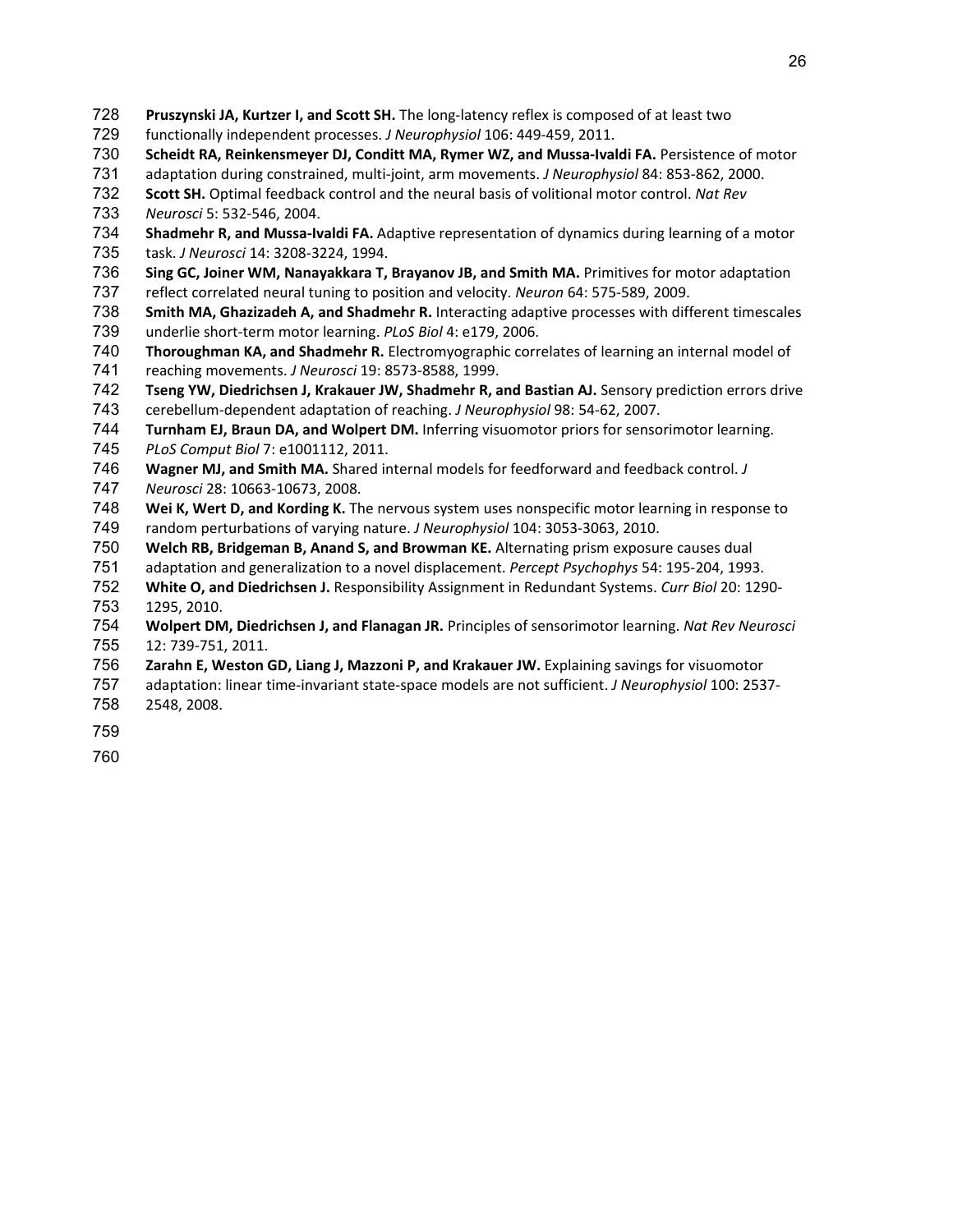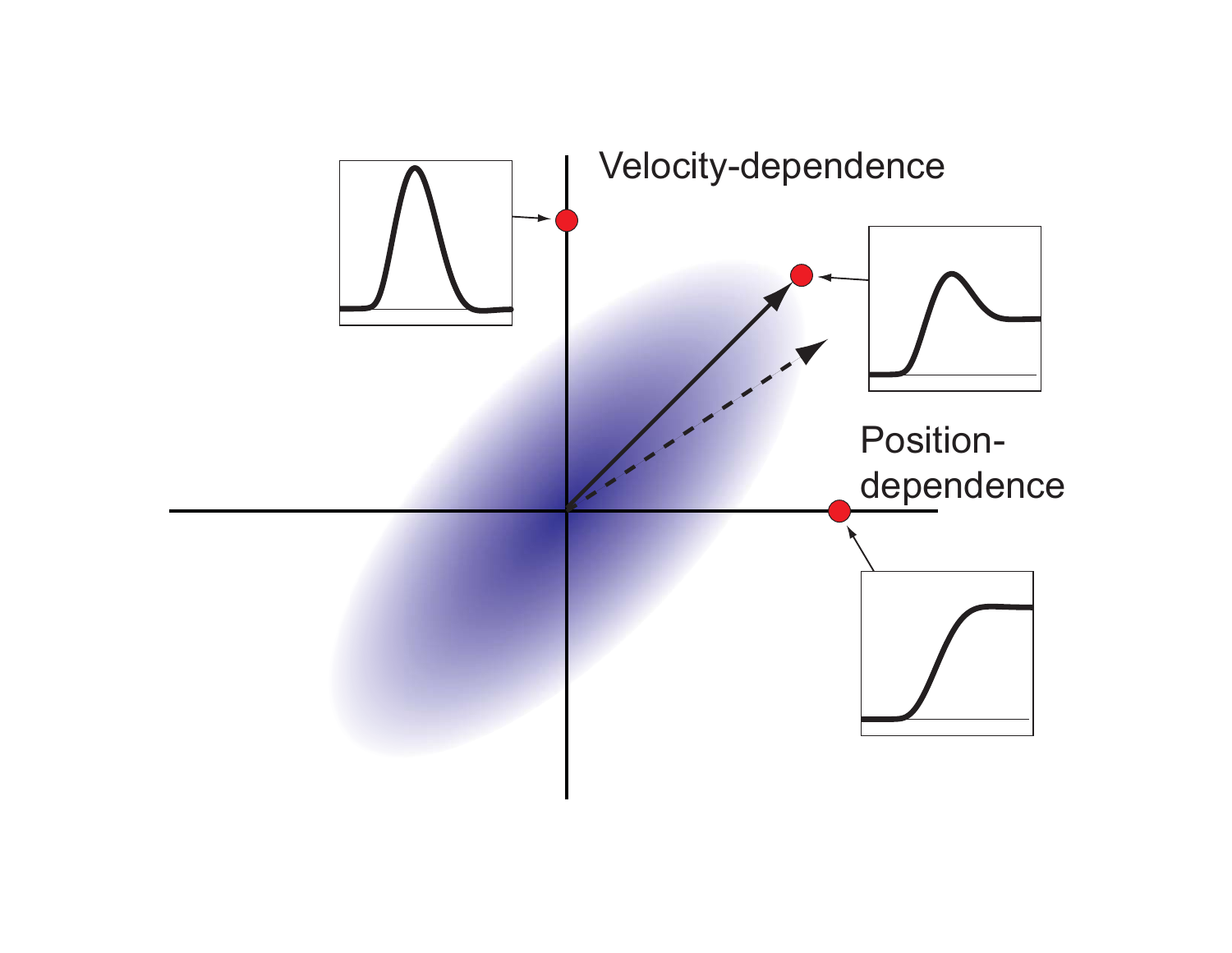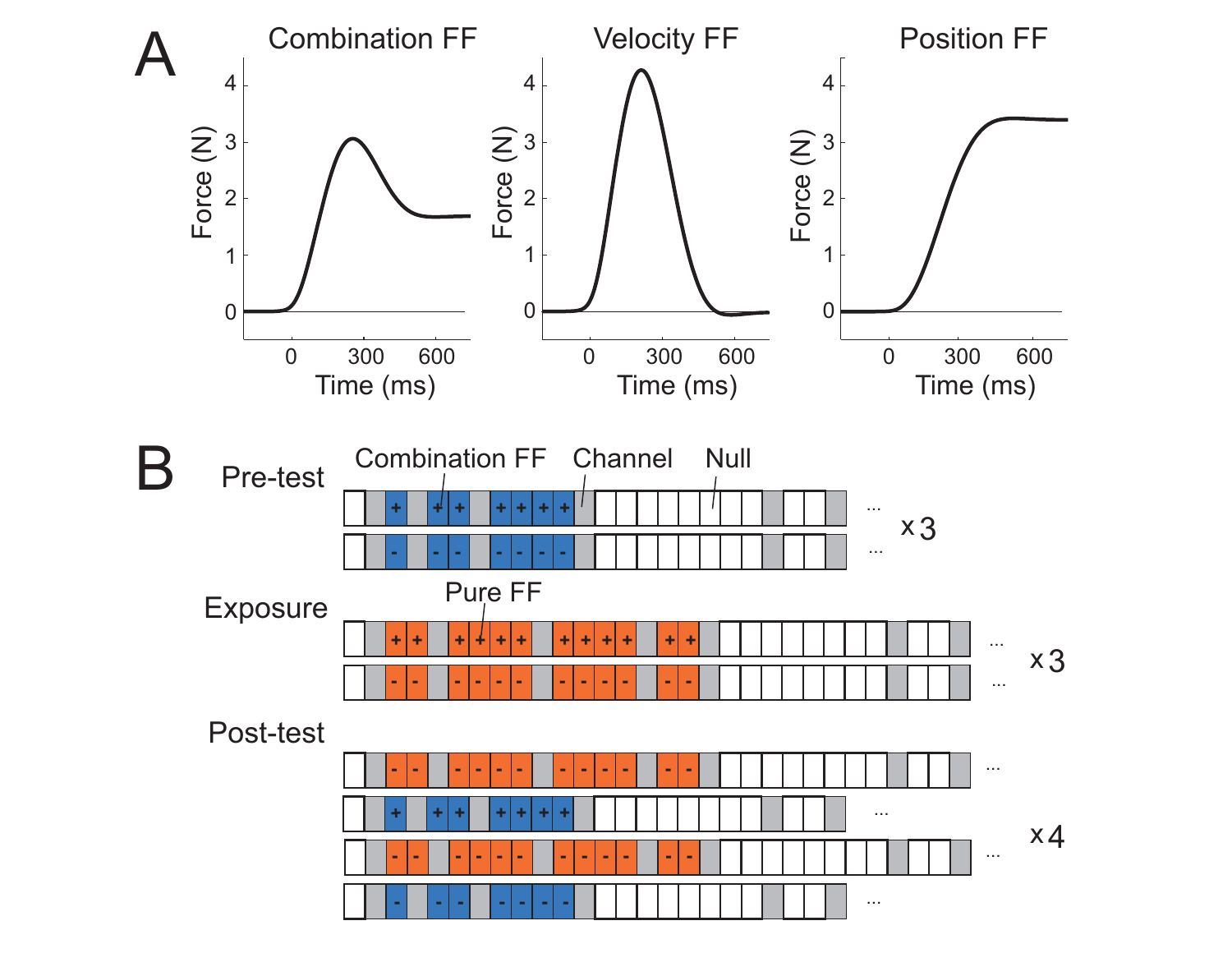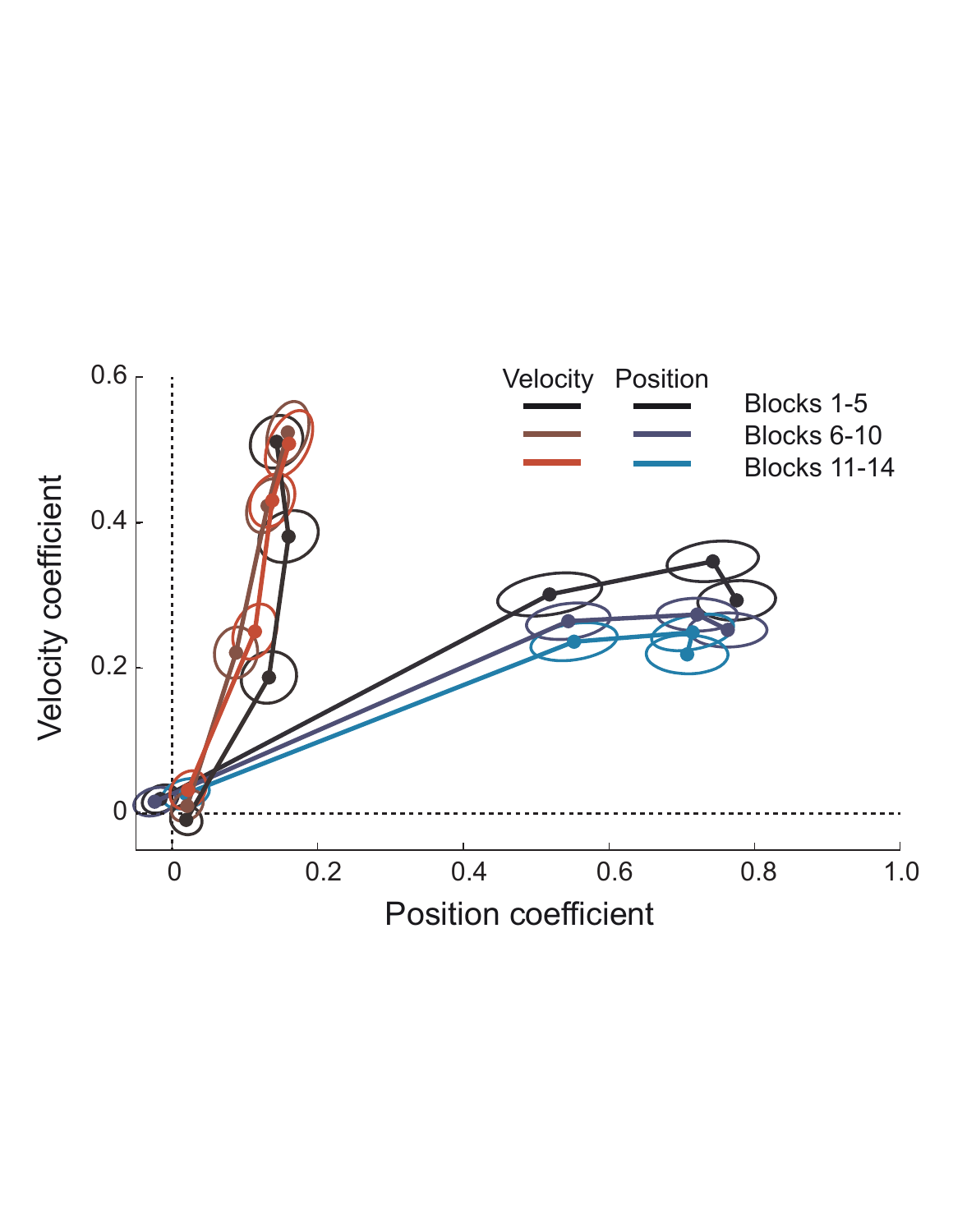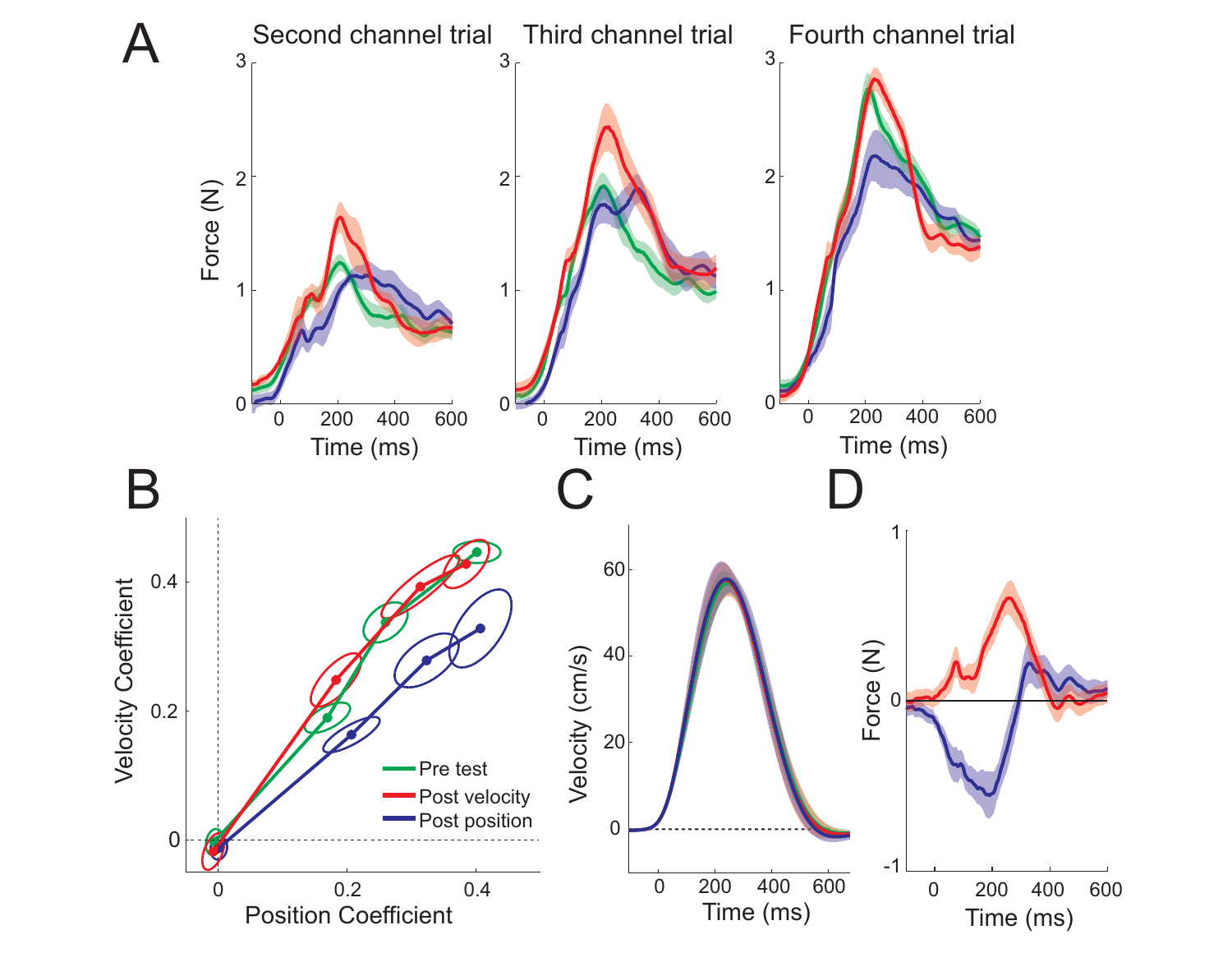